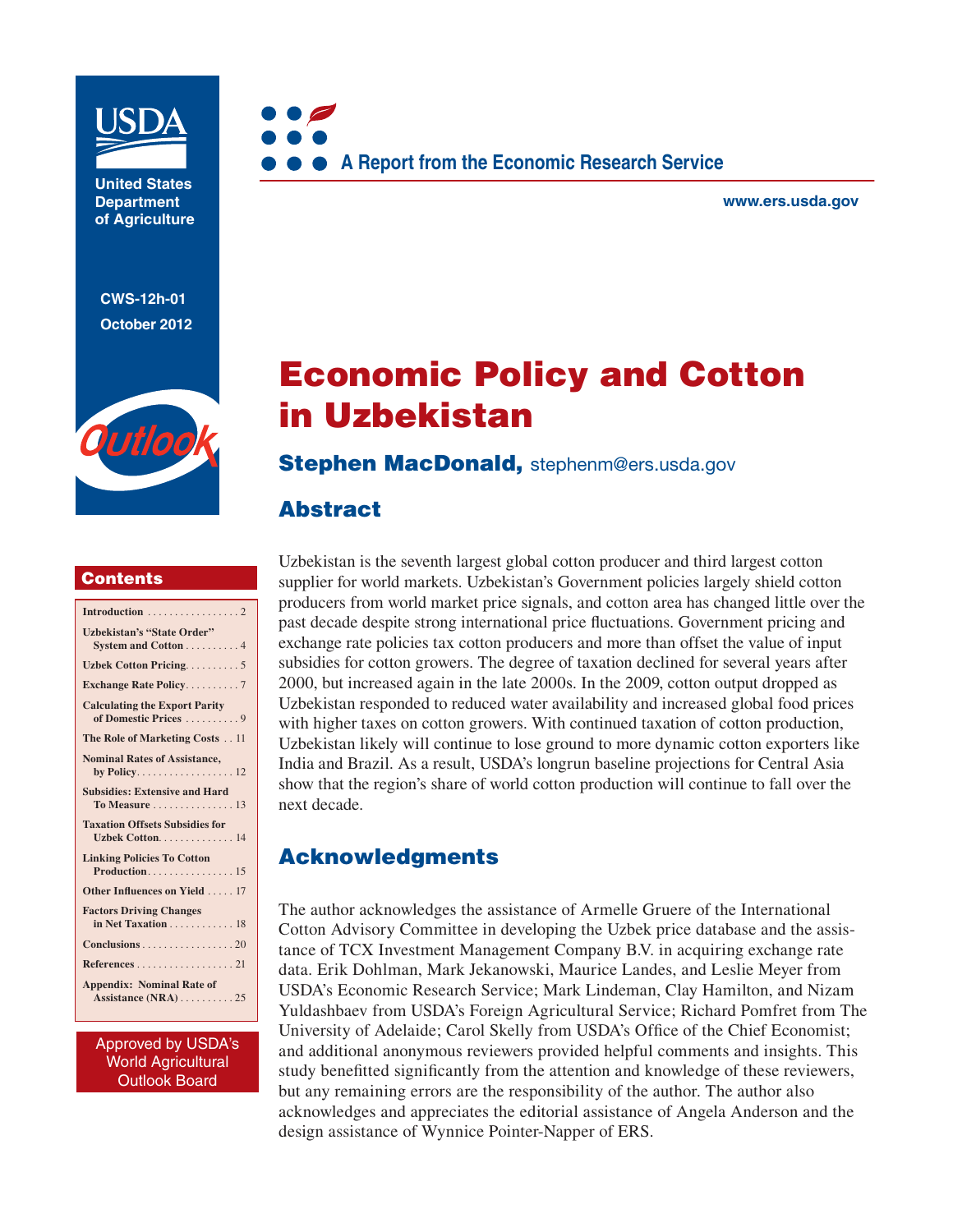# **Introduction**

Uzbekistan is one of the world's largest cotton exporters.<sup>1</sup> Central Asia<sup>2</sup> accounts for 16 percent of world cotton trade, and Uzbekistan remains the leading producer and exporter among these former members of the Soviet Union. Uzbekistan accounted for 25 percent of world cotton trade in the 1970s and 1980s, more than any other exporter. At that time, its per hectare cotton yield was consistently among the highest in the world, exceeding U.S. yields by 74 percent during the first half of the  $1970s$  (fig. 1).

Since then, Uzbekistan's cotton yield has trended downward, and the Uzbek share of world trade has slipped below 10 percent (fig. 2). Elsewhere around the world, yields have increased, with annual gains among major exporting countries ranging between 1.6 percent (United States) and 4.3 percent (Brazil). Uzbekistan has successfully transitioned into an Asian supplier as its traditional markets in Russia and Ukraine have dwindled, but with output now about half of its 1985 level, it may not be meeting its full potential.

It is questionable whether Uzbekistan could sustain a return to its mid-1980s production levels or whether it would want to. Soviet planners oversaw an enormous increase in Central Asia's irrigated cotton area between 1945 and the 1980s. The consequent streamflow reductions and runoff contamination by fertilizers and other chemicals substantially reduced the area formerly covered by the Aral Sea, resulted in toxic residue along former coastal regions, and reduced crop yields in some provinces. In addition, widespread reports of child labor in Uzbekistan's cotton harvest add yet another dimension to the evaluation of the country's optimal cotton output levels (Environmental Justice Foundation, 2005).3 Recent weather problems and disputes with neighboring countries over irrigation supplies suggest that, even with a return to mechanization, Uzbekistan's current maximum production potential may be lower than it once was. Regardless of Uzbekistan's potential for sustainable production, a review of the country's economic and agricultural policies shows significant government intervention that currently hinders cotton production, reducing output.

#### Figure 1

#### **Uzbekistan's cotton yields lag**

Kilograms per hectare



2012; USDA, Foreign Agricultural Service, 1977.

<sup>1</sup>All data on agricultural output, consumption, and trade came from USDA's Foreign Agricultural Service Production, Supply and Distribution (PS&D) database for global agriculture, unless specifically noted otherwise. Units of measurement follow USDA conventions for international data, which include stating cotton data in fiber terms rather than as seedcotton, even in reference to countries where farmers market the latter.

<sup>2</sup>Central Asia refers to the former Soviet Republics of Kazakhstan, Kyrgyzstan, Tajikistan, Turkmenistan, and Uzbekistan.

3Since it gained independence, Uzbekistan has largely abandoned the formerly widespread use of mechanical harvesters (Pomfret, 2000), possibly as a result of the disruption of critical supply chains with the breakup of the Soviet Union. Financial distress on Uzbek cotton farms also may have reduced mechanization (Isengildina et al., 1998). The USDA attaché reports that wages for cotton picking are substantially higher in Kazakhstan and the Kyrgyz Republic than in Uzbekistan (USDA/FAS, 2005).

**<sup>2</sup>** *Economic Policy and Cotton in Uzbekistan / CWS-12h-01*  Economic Research Service/USDA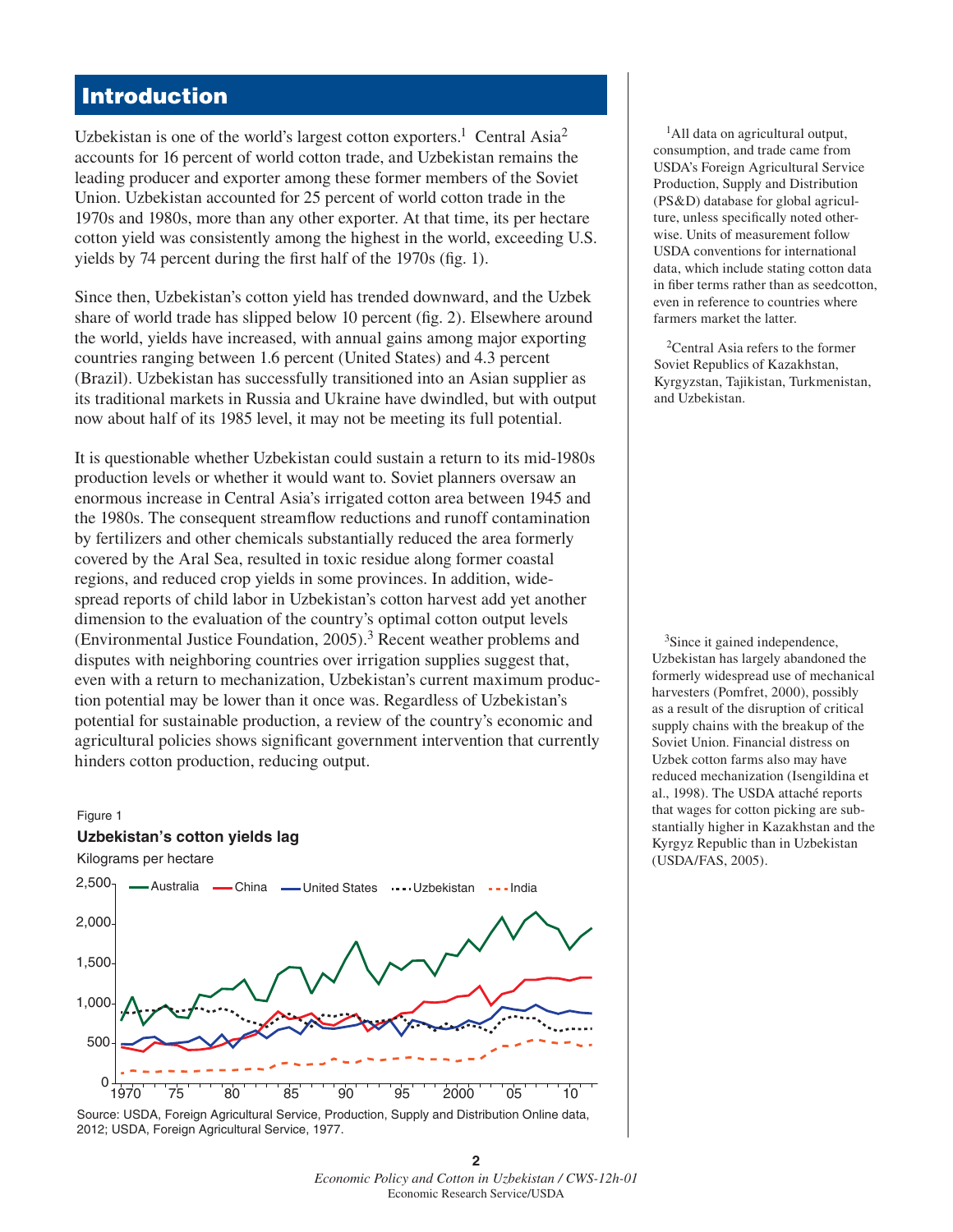This study estimates the degree of taxation implicit in the policies used by Uzbekistan to set the domestic producer price of cotton, and calculates the impact of these policies in terms of a Nominal Rate of Assistance (NRA) (see box, "Nominal Rate of Assistance"). We combine information about Uzbekistan's cotton sector from several recent studies, assess the net degree of direct and indirect taxation of cotton in Uzbekistan, and examine how this taxation has varied over time.

#### Figure 2

#### **Uzbekistan cotton production and share of world trade, 1970-2012**



Source: USDA, Foreign Agricultural Service, Production, Supply and Distribution Online data, 2012; USDA, Foreign Agricultural Service, 1977.

#### **Nominal Rate of Assistance**

Measuring agricultural support for a particular commodity requires measuring direct subsidies provided to or taxes imposed upon producers, but also analysis of:

- Relevant trade barriers;
- Support to sectors providing inputs; and
- Whether domestic consumption is subsidized or taxed.

The presence of multiple exchange rates also must be accounted for in countries that enforce capital controls. Josling et al. (2010) summarized the various accounting conventions used to measure agricultural support programs. This study follows the approach described in Anderson et al. (2009) and calculated a nominal rate of assistance (NRA). We used data on the export parity of Uzbekistan's procurement prices—differentiated by official and parallel exchange rates—to estimate the level of implicit and explicit producer taxation (see Appendix for details).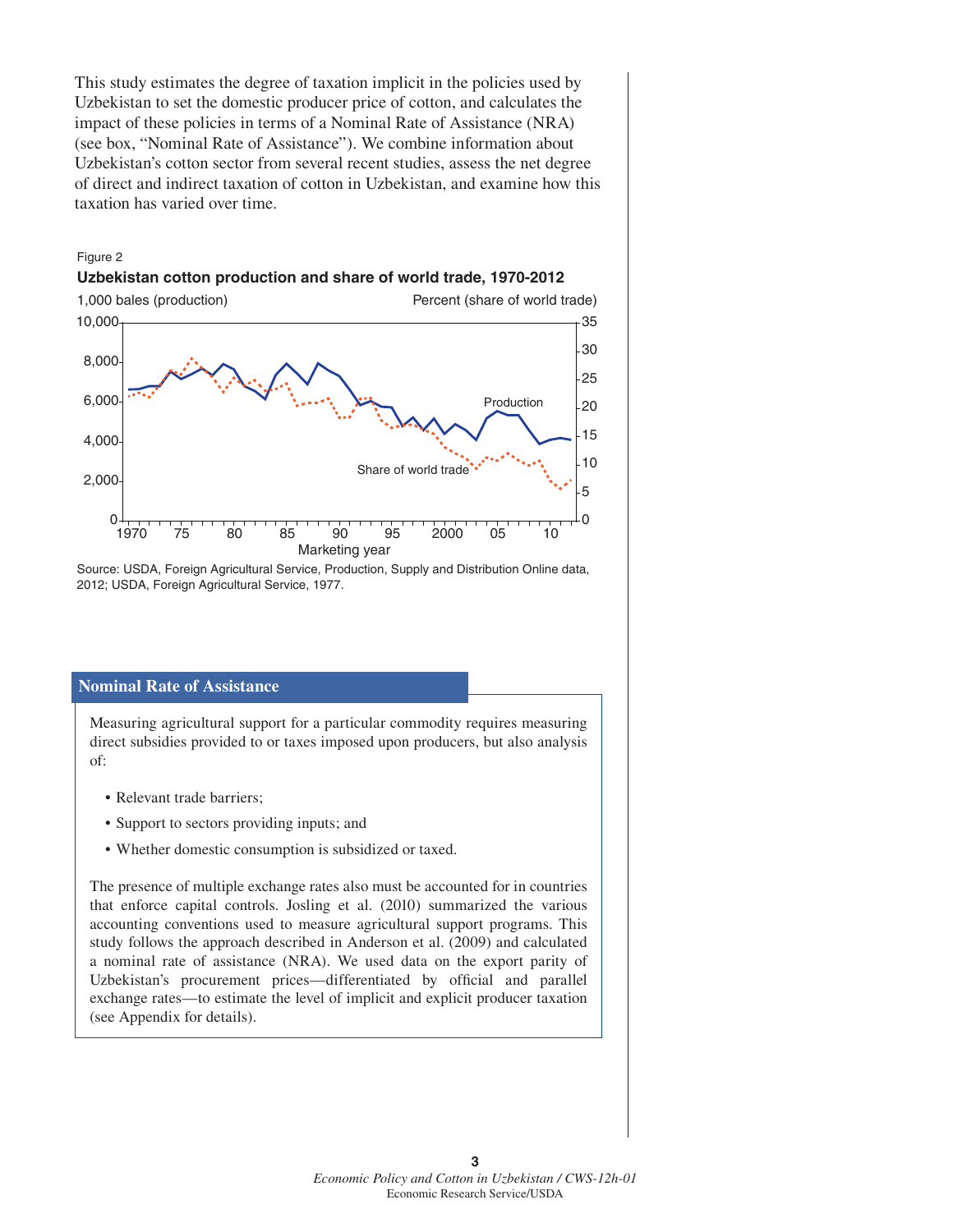### **Uzbekistan's "State Order" System and Cotton**

Since its independence from the Soviet Union in 1991, Uzbekistan has followed a strategy of gradual transition from planned to market economy. The government continues to exercise extensive control in agriculture, particularly in cotton and wheat production, which are referred to as "centralized" crops. The State maintains ownership of the land, and the right to use land for agriculture (other than household plots) is conditional on acceptance of the State's quotas for planting cotton and wheat. The State also provides subsidized inputs, including irrigation.

The "State order" system also includes quotas on the production of cotton and wheat, as well as on area planted. To ensure quotas are met, the State monitors efforts year-round (Veldwisch and Spoor, 2008): leaching<sup>4</sup> is monitored in the winter; planting area, varieties, and dates are determined by the State in the spring; and fertilizer application during the growing season is directed by Ministry of Agriculture and Water Resources (MAWR) officials. During the cotton-growing season, State officials visit farms to determine yield potential and adjust planning targets and production quotas. Annual planting area is determined by a State plan and, at the local level, planning may extend to determining which fields are used for cotton, wheat, or noncentralized crops. While the State and collective farms organized during the Soviet period have been largely privatized since 2006, a large number of farms still rely on centralized Machine Tractor Parks (MTP) for machinery, and MTPs prioritize centralized crops.<sup>5</sup>

The textile industry exemplifies Uzbekistan's partial transition from planned to market economy. Uzbek cotton consumption has grown in recent years, representing greater foreign investment and an effort by the government to increase the share of fiber processed locally rather than exported. Many textile enterprises are joint ventures, with the government as the main shareholder (Rudenko, 2008). The Ministry of Textiles has been reorganized into the State Joint Stock Company (SJSC) UzbekEngilSanoat, which manages the government's shares in textile firms and is also engaged in promoting the export and domestic sales of local textile output. SJSC UzbekEngilSanoat also promotes investment in the textile industry (Naumov et al., 2010).

4Irrigation can result in soil salinization. Extra water, in addition to crop requirements, can be applied to irrigated fields to leach these salts away (Ayers and Westcot, 1994). In Uzbekistan, this commonly occurs during winter.

5MTPs were formerly a component of the State's authority over agricultural producers, but the relationship has evolved into what one study describes as a "patron-client" relationship distinct from formal authority (Shtaltovna et al., 2011).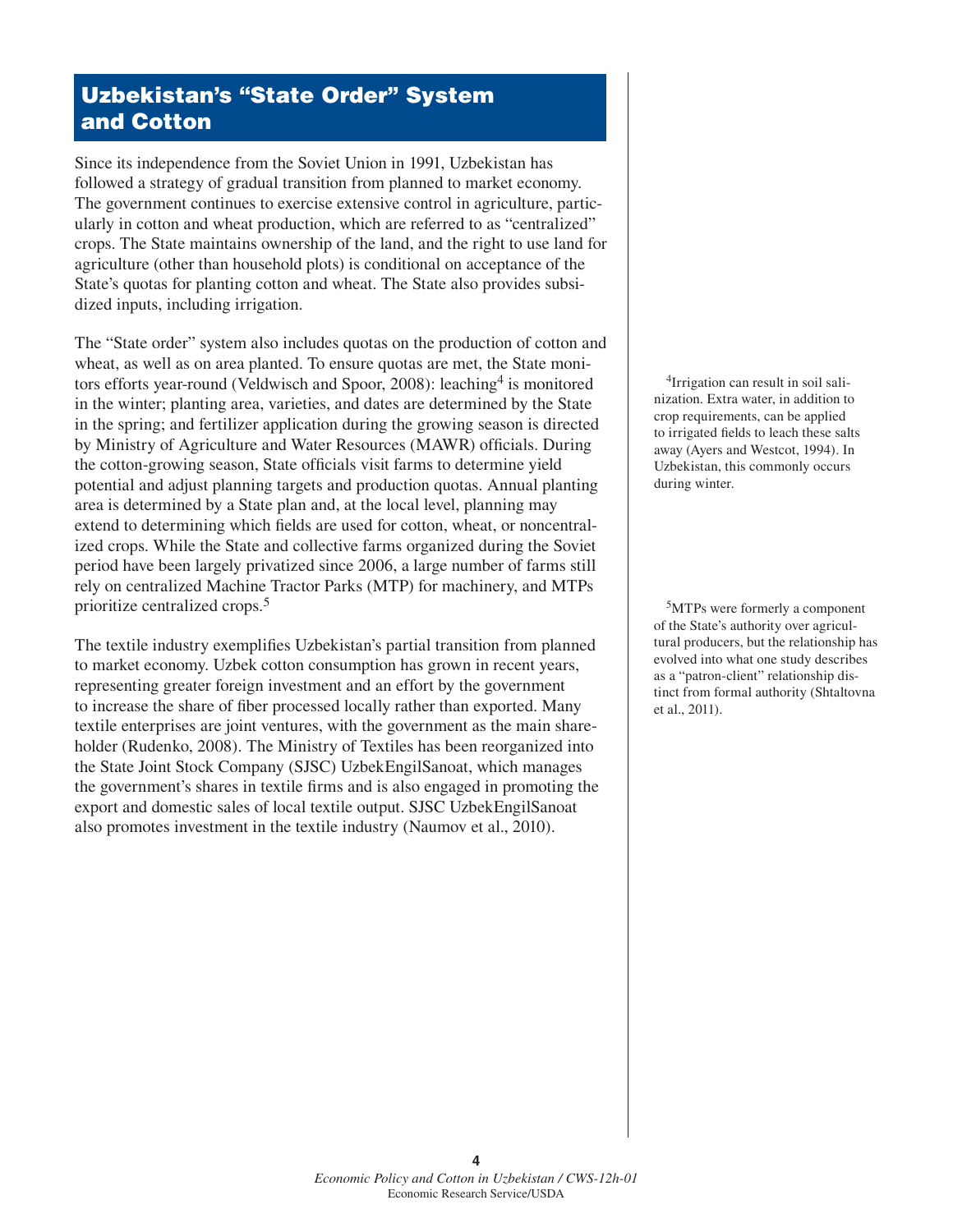### **Uzbek Cotton Pricing**

The main policy instrument that transfers resources from cotton production is a procurement price set below world prices. Procurement below world prices is possible because producers are effectively required to sell their cotton exclusively through official channels. While much of Uzbekistan's cotton is exported, international trade is strictly controlled. This restriction limits global price transmission and allows resources to be transferred from producers, either directly by the government or indirectly through semigovernmental firms.

International cotton prices adjust relatively freely, so exporting countries seldom sustain significant gaps between their export prices and the world price. Uzbekistan regulates its export price, but does so in a relatively transparent manner. The Uzbek foreign trade companies (FTCs) authorized to export under the Ministry for Foreign Economic Relations, Investments, and Trade<sup>6</sup> price cotton based on the A Index<sup>7</sup> and Cotlook's quote for Uzbek cotton. Exceptions occur in some years, but they are difficult to sustain. For example, Uzbekistan's Government temporarily imposed a minimum export sales price of 60 cents per pound in December 2008, (*Cotton Outlook*, 2009). World prices averaged well below that level for several months during 2008/09, resulting in an unprecedented near-doubling of ending stocks, to 50 percent of use.

Policymakers in Uzbekistan have to take the world price of cotton as given when determining export prices, but the determinants of the State procurement price (SPP) are unclear. Djanibekov et al. (2010) suggested that the SPP is established annually based on the world price minus marketing costs. Guadagni et al. (2005) describe such a mechanism as well, but noted that costs were overstated. Sadler (2006) reported that prices were calculated based on production costs adjusted by recent inflation and asserted that, in earlier years, prices were fixed as a percentage of international prices, ranging from 70 percent in 1996 to 85 percent in 1997 and 100 percent in 2000. Rudenko et al. (2009) describe a process where the semi-governmental State joint stock company that monopolizes ginning in Uzbekistan, UzPakhtaSanoat, negotiates a price with the FTCs. For our purposes, this last observation is perhaps the most useful, highlighting the fact that price is determined by balancing competing interests within the Uzbek Government.

Volatile world prices hinder policymakers' ability to precisely target the relationship between the SPP and the world price; they have to choose between recent price movements and longer-term averages when forecasting the world price. One study (Sadler, 2006) noted that, at least prior to 2005, producers entered into a sales contract with their local gin, and that, theoretically, the price would be adjusted if the market price changed. In practice, the price was set so low that even a decline in the market price left it above the contract price. Thus, the system acted as a price smoothing mechanism, reducing SPP volatility compared with the world price (fig. 3). Rudenko et al.  $(2009)$  noted that unforeseen price changes between the time the prices are initially negotiated and the time cotton is finally exported are absorbed by the FTCs, effectively smoothing farm prices. Pomfret (2009) also characterized the State

<sup>6</sup>Three FTCs account for virtually all of Uzbekistan's cotton exports: Joint-Stock Company Uzinterimpex, State Joint Stock Foreign Trade Company Uzmarkazimpex, and Uzprommashimpeks. About 75-80 percent of Uzbekistan's cotton production is exported. Cotton for domestic mill use is purchased through the Uzbekistan Commodity Exchange, which also accounts for a portion of cotton exports.

7The A Index is regarded as cotton's world price. Published by Cotlook Ltd, the index is an average of the five lowest quotes for Middling 1 3/32' upland cotton from among 19 types traded internationally. Prices represent offering quotes, for delivery at Far East ports.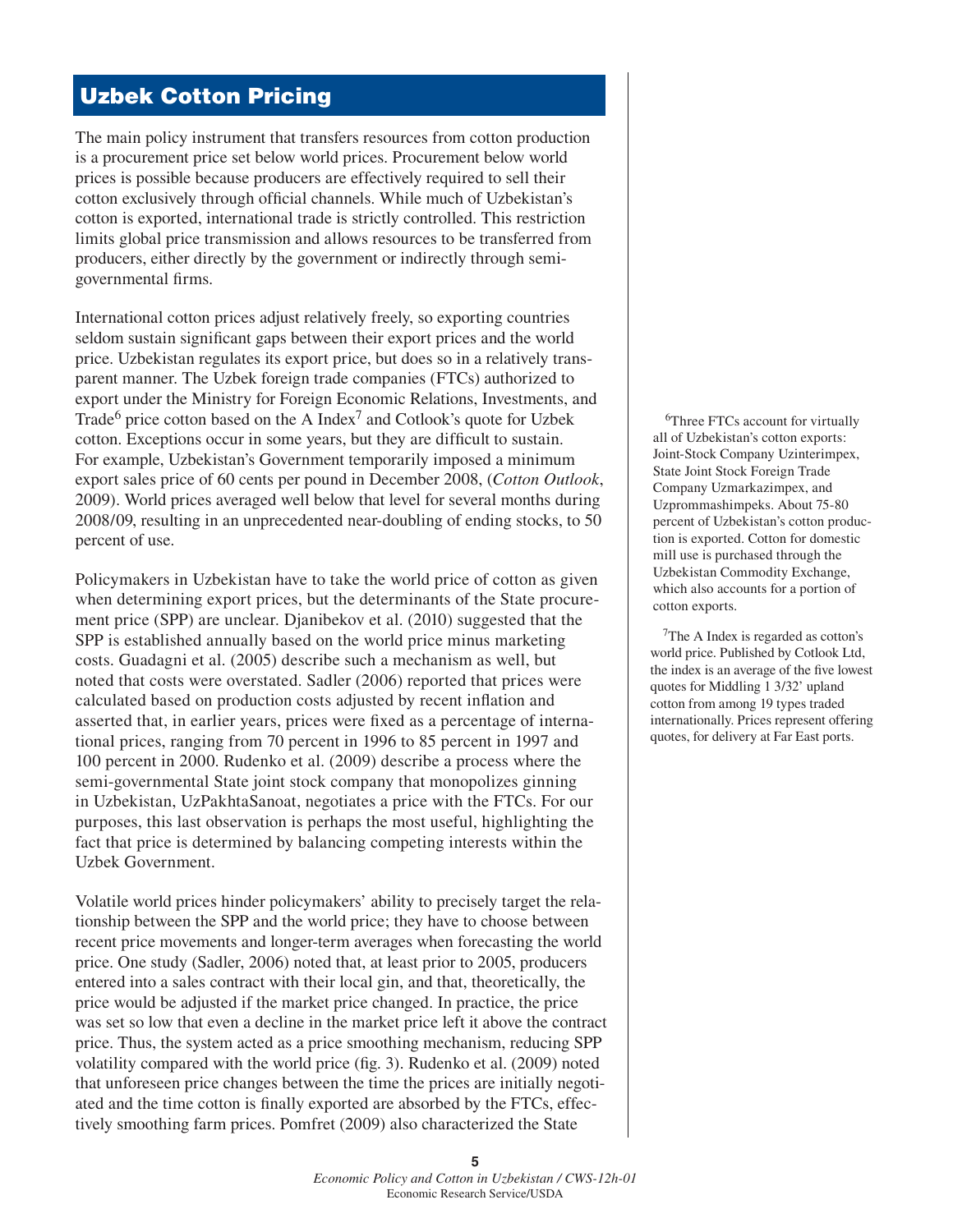procurement system as insulating farmers from world price movements. This characteristic is not necessarily intentional, but is definitely a consequence of policy in Uzbekistan.



Sources: State procurement prices (SPP) from USDA's attaché in Tashkent and the International Cotton Advisory Committee (ICAC). U.S. cotton price from USDA, National Agricultural Statistics Service, 2011. World cotton price from Cotlook Ltd. Exchange rates from the United Nations Development Programme (2006) and TCX Investment Management Company B.V.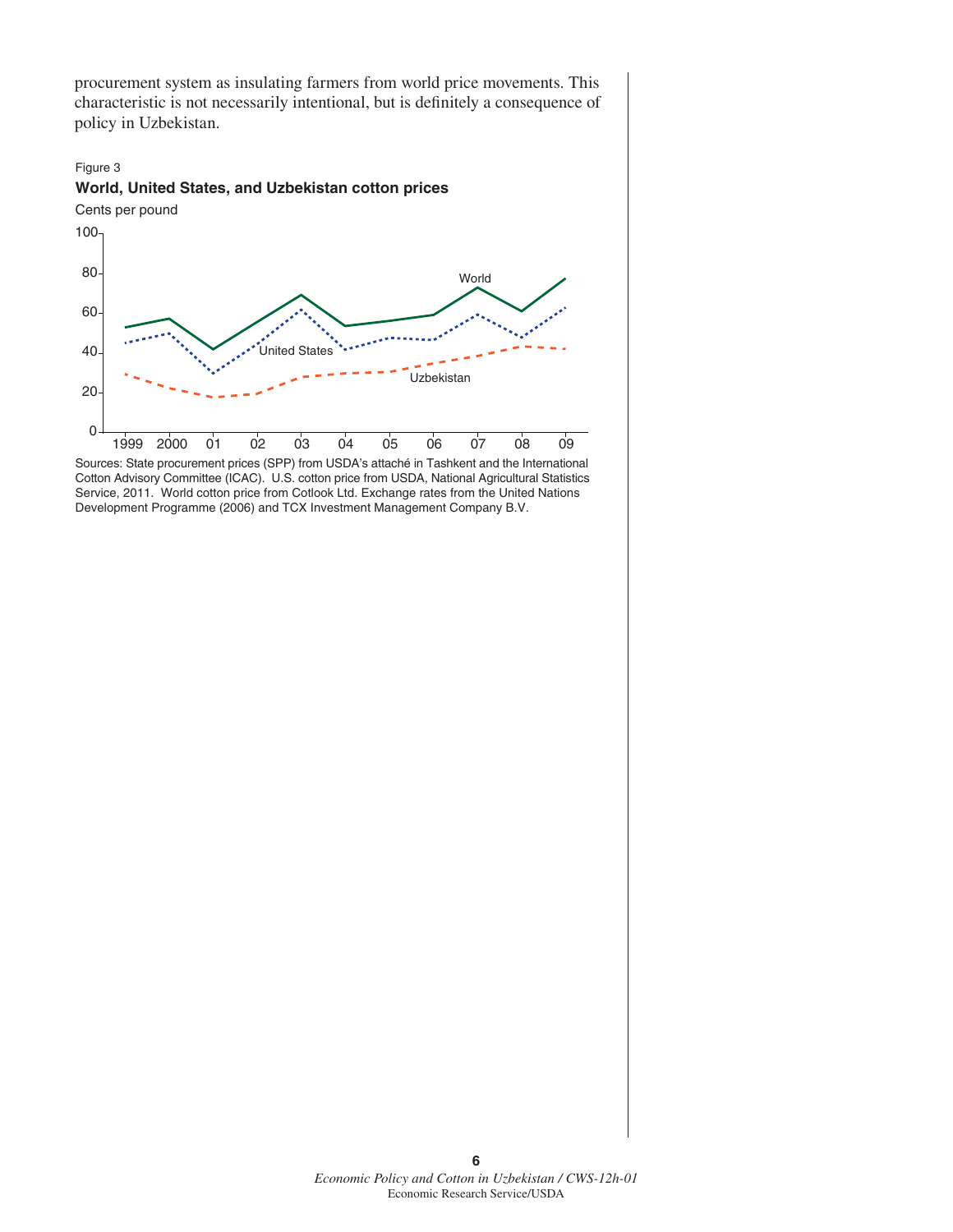## **Exchange Rate Policy**

More than 75 percent of Uzbekistan's cotton is exported, so foreign exchange rate policy is an important determinant of the NRA. Uzbekistan's Government controls capital flows and its exchange rate, and cotton and gold are "centralized" exports. Centralization means that all foreign exchange earnings from these commodities must be surrendered to the government for conversion into local currency (the Soum) at the official exchange rate. $8$  At times, this policy mix has resulted in a significant implicit tax on the cotton sector as a result of the official exchange rate's overvaluation. An International Monetary Fund (IMF) study of this policy during its peak years (Rosenberg and De Zeeuw, 2001) found that exchange rate overvalution transferred the equivalent of between 3.4 percent (1997) and 6.7 percent (1999) of gross domestic product (GDP) from the cotton sector to the government.

The goals of exchange rate policy can include expansion of trade, controlling inflation, and assistance in achieving longrun development goals. An undervalued exchange rate can promote exports, but an overvalued exchange rate reduces incentives to produce tradable goods. It can even be specifically employed as an export  $\text{tax}$ . However, an overvalued exchange rate reduces import prices in domestic currency terms, reducing local inflationary pressure. Foreign exchange shortages are likely to result, which can hinder imports but also provide a policy opportunity as sectors can be targeted for assistance through preferential access to the limited supply of foreign exchange.

Uzbekistan's overvaluation first became significant late in 1996 and has fluctuated widely since then. Financial sector reforms starting in 2000 and two large devaluations of the official exchange rate in May 2000 and November 2001 helped bring the official and parallel market exchange rates into alignment by 2003 (table 1). This culminated with Uzbekistan's acceptance of the currency convertibility obligations of Article VIII of the IMF's Articles of Agreement in October  $2003$ <sup>10</sup> During 2008, however, the official exchange rate again began to diverge from the parallel market rate.<sup>11</sup> Since then, overvaluation ranged from 15 percent in 2008/09 to 48 percent in 2011/12.

When considering the interaction between the level of the SPP and the degree of exchange rate overvaluation, note that cotton policy is probably not the primary determinant of the official exchange rate's level or of its ratio to the parallel rate. Instead, policymakers presumably set the SPP with knowledge of the government's goals with respect to the real exchange rate. While policymakers' targeting of the real exchange rate may not be perfect, the rate has followed relatively clear trends, so the export parity of the nominal SPP can also be targeted to a large extent.

8Noncentralized exports have a 50 percent surrender requirement.

<sup>9</sup>Brazil's multiple exchange rate system during the 1930s is one example (Barros, 2009). At that time, coffee accounted for 70 percent of Brazil's exports, and coffee export earnings were subject to repatriation at an exchange rate higher than that applied to many other commodity transactions.

10However, Pomfret (2009) and others found that access to foreign exchange in bank accounts is problematic, and even access to cash in the form of domestic currency has been difficult (Gemayel and Grigorian, 2005). In addition to the foreign exchange price, the government has administrative policies that can alter the value of foreign exchange holdings, examination of which is beyond the scope of this study.

<sup>11</sup>The unofficial foreign exchange market in Uzbekistan is referred to here as the "parallel" market. Lindauer (1989) assigned the term "black" markets to illegal parallel markets. Press reports from Uzbekistan suggest that parallel markets are currently illegal, but may have been legal previously.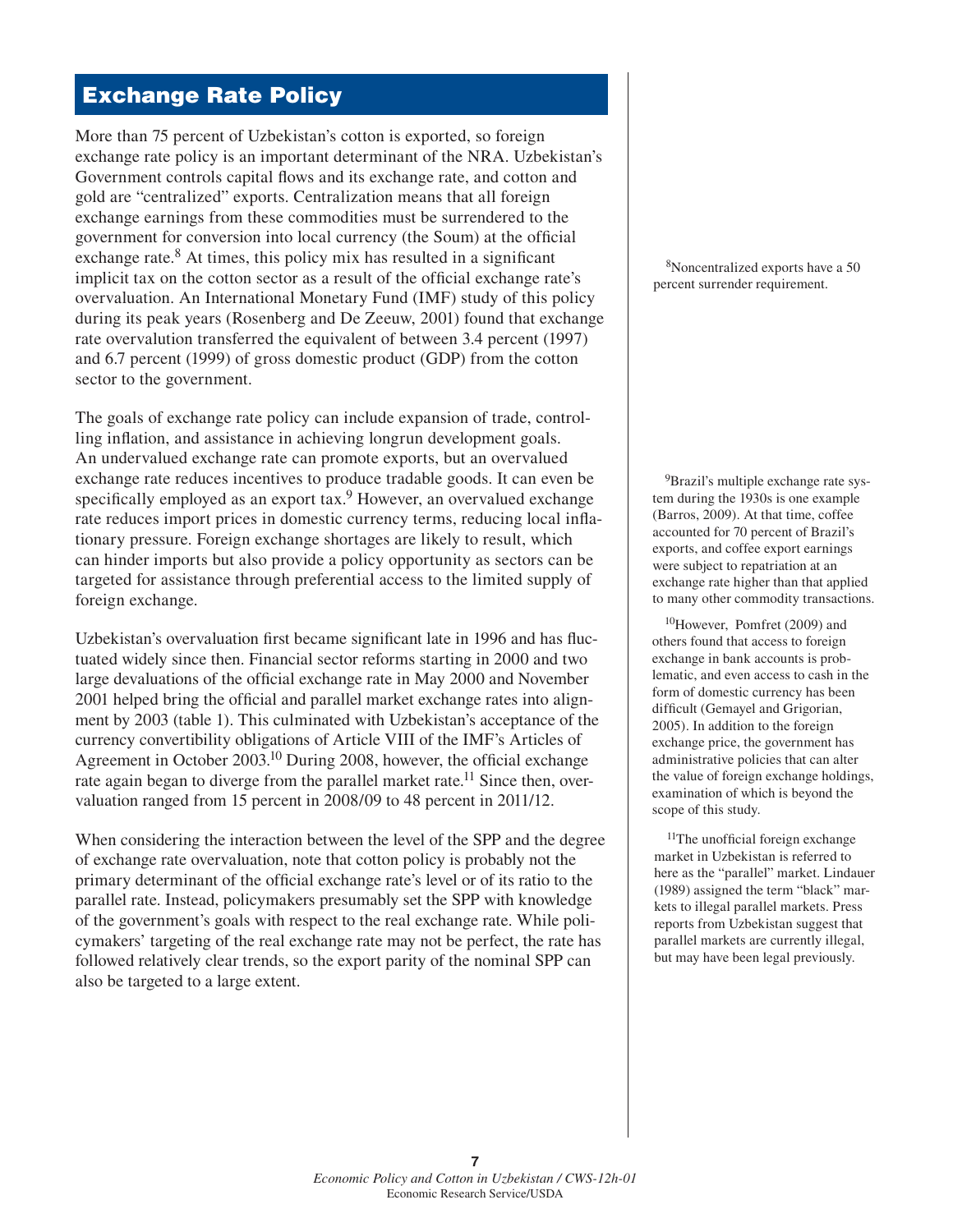#### Table 1 **Uzbek cotton procurement prices and exchange rates**

|                |               |               |                         | Parallel       |
|----------------|---------------|---------------|-------------------------|----------------|
|                | Procurement   | Exchange rate | Exchange rate           | exchange rate  |
| Marketing year | (SPP)         | (official)    | (parallel)              | market premium |
|                | Soums per ton |               | Soums per U.S. dollar - | Percent        |
| 1999/2000      | 34,800        | 168           | 684                     | 308            |
| 2000/01        | 52,000        | 331           | 903                     | 173            |
| 2001/02        | 80,000        | 635           | 1,355                   | 113            |
| 2002/03        | 126,000       | 918           | 1,153                   | 26             |
| 2003/04        | 195,000       | 992           | 999                     | 1              |
| 2004/05        | 225,000       | 1,069         | 1,067                   | 0              |
| 2005/06        | 255,000       | 1,185         | 1,175                   | -1             |
| 2006/07        | 306,000       | 1,244         | 1,268                   | 2              |
| 2007/08        | 352,000       | 1,293         | 1,344                   | 4              |
| 2008/09        | 430,000       | 1,403         | 1,610                   | 15             |
| 2009/10        | 454,850       | 1,537         | 2,101                   | 37             |
| 2010/11        | 587,980       | 1,661         | 2,360                   | 42             |
| 2011/12        | 496,020       | 1,850         | 2,730                   | 48             |

SPP=State procurement price.

Sources: Procurement prices from USDA's attaché in Tashkent and the International Cotton Advisory Committee (ICAC). Exchange rates from the United Nations Development Programme (2006) and TCX Investment Management Company B.V.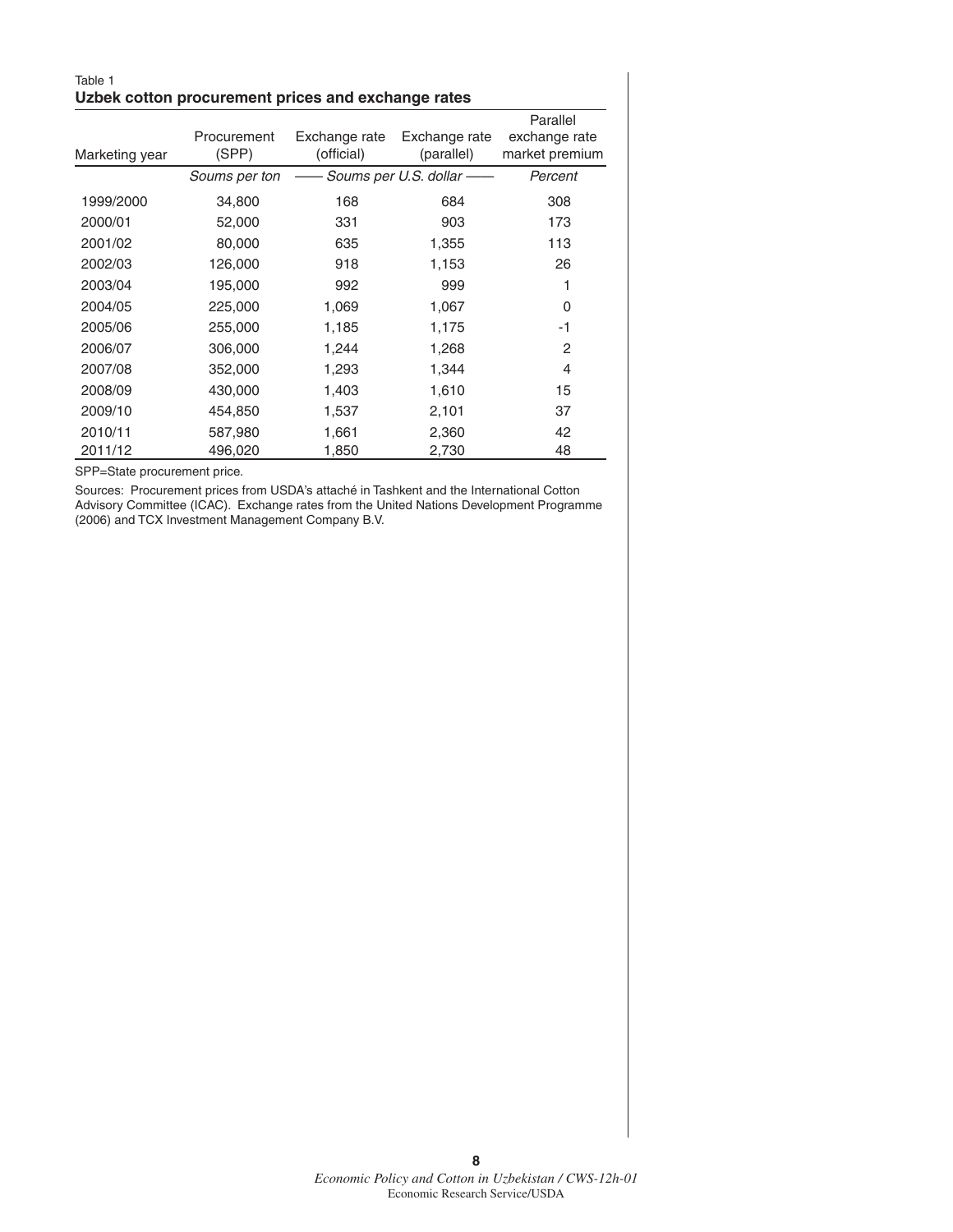## **Calculating the Export Parity of Domestic Prices**

Accurate information about Uzbekistan's economy is limited, and official statistics are often unreliable.<sup>12</sup> Determining how economic policy affects cotton production is also difficult to calculate due to the pervasiveness of government intervention. The full policy impact on producers is a function of numerous local administrative decisions and likely intentionally lacks transparency. Uzbekistan, however, is not completely closed off from the rest of the world. Procurement prices and exchange rates are available and can be used to examine the relationship between Uzbekistan's SPP and world prices and to estimate whether procurement price policies result in an implicit tax (or subsidy) on cotton production.

This approach is based on a comparison of the ratio of the SPP to world prices against the comparable ratio—prices received relative to world prices—for U.S. farmers. Uzbek farmers, like those in most low-income countries, market their output as unginned seedcotton, so the SPP is a seedcotton price. In contrast, U.S. farmers gin their own cotton, market the fiber and seeds separately, and receive income from both products. U.S. and Uzbek prices must, therefore, be adjusted to make them more directly comparable. U.S. prices are adjusted by deducting the cost of ginning from the farm price for fiber and then adding in the value of the cottonseed sold separately. The Uzbek SPP for seedcotton is adjusted to a fiber-equivalent basis through division by the proportion of fiber typically derived from Uzbek seedcotton.<sup>13</sup> U.S. and Uzbek cotton are of similar quality, so differences in export parity may indicate whether pricing creates a tax or subsidy for Uzbek farmers.

Pomfret (2009) estimated Uzbek ginning costs for 2002, and Rudenko et al. (2009) estimated the same costs for 2004. Both studies reported ginning costs at around 10 cents per pound, comparable with U.S. costs for 2002 (USDA/ERS, 2012a). Estimated U.S. ginning costs for 1999-2010 are available from ERS's cost and returns estimates; NASS's farm price for cottonseed multiplied by the ratio of U.S. cottonseed to cotton fiber production provides an estimate of the additional value available to U.S. farmers from their farm output (USDA/NASS, 2012; USDA/FAS, 2012).<sup>14</sup> We assumed that transportation costs to export markets were similar, and the distances to Tianjin (China) from both Bandar Abbas (Iran) and Long Beach, CA, suggest this assumption is plausible. Being landlocked—and entirely bounded by neighbors that are themselves landlocked—Uzbekistan faces export impediments that do not affect U.S. exports, but evidence suggests that ocean freight charges are lower for Uzbekistan, which is possibly offsetting.15

U.S. policy currently has little effect on the price U.S. cotton farmers receive relative to the world.<sup>16</sup> Therefore, the export parity of U.S. farm prices to world prices should be representative of transportation costs and marketing margins freely determined by market forces. Data from USDA's Farm Service Agency (FSA) support this conjecture. U.S. farm legislation mandates that FSA survey cotton exporters annually to measure average marketing costs of U.S. cotton to foreign markets. During 2004-09, these costs ranged between 19 and 24 percent of the Cotlook A Index (USDA/FSA, 2012). During the same period, the export parity of U.S. farm prices averaged 74 percent,

12According to IHS Global Insight (2011), "all economic data emanating from the country [are] highly suspect." The IMF regularly notes weaknesses and inconsistencies in Uzbek data that hinder evaluation of economic performance (IMF, 2007).

13Piggott and Wohlgenant (2002) described the relationship between the prices of processed goods jointly produced from an input and the input's price. If the proportions of the joint products are  $\alpha$  and 1- $\alpha$ ; the price of seedcotton is A; the price of cotton seed is B; the cost of ginning is C, and the price of cotton fiber is P, then:  $P = [A (1-\alpha)B + C$ / $\alpha$ . In Uzbekistan, average ginning outturn is 32 percent  $(\alpha)$ . Here we follow the widely accepted simplification of dividing the seedcotton price by the ginning outturn. This allows direct comparison with the adjusted U.S. price described in the text.

<sup>14</sup>Uzbek farmers are reportedly permitted to purchase byproducts from their ginned cotton at a discount, and Velshwisch (2008) indicated that this occurs at least in Khorezm, but other authors suggest that the practice is not widespread. The discount would likely only add a few cents per pound to the procurement price, changing the calculations minimally. Rudenko (2008) noted that Uzbekistan's crushing industry pays relatively little for the cottonseed it procures and is highly profitable.

<sup>15</sup>Verma (2008) found that transportation from Bandar Abbas to China may be as much as 3 cents per pound less expensive than from the West Coast of the United States, or 4-5 percent of the world price. USDA's attaché indicated that Uzbekistan's supports an excellent transportation infrastructure but, for our purposes, we simplify calculations by assuming that higher domestic costs offset Uzbekistan's external transportation advantage. The need to transfer to a different gauge rail system at the Commonwealth of Independent States (CIS)-Iranian border is an example of a higher cost between farm and port.

<sup>16</sup>User Marketing Certificates (more widely known as the "Step 2" program) were determined by a World Trade Organization (WTO) dispute panel to act partly as an export subsidy. The program was terminated after the 2005/06 marketing year. The Food and *Footnote 16 continued on page 10.*

**<sup>9</sup>** *Economic Policy and Cotton in Uzbekistan / CWS-12h-01*  Economic Research Service/USDA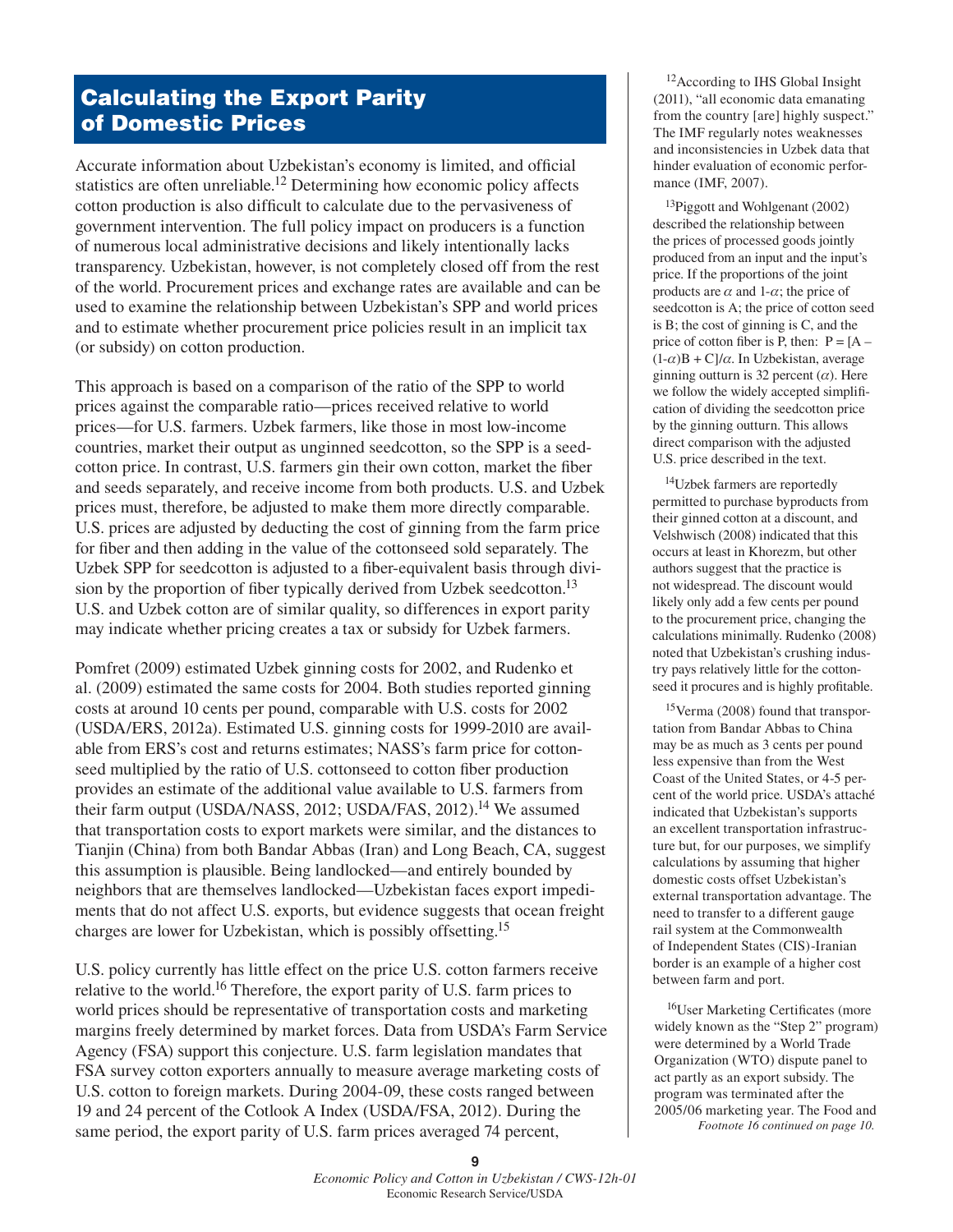indicating an A Index premium of about 25 percent, consistent with FSA cost estimates (fig. 4). The reliability and speed of delivery of U.S. cotton should allow U.S. cotton to command a premium on world markets, but this premium is largely embodied in the farm prices of U.S. producers.

While adjusted U.S. farm prices for cotton averaged about 25 percent below the world price during 1999/00-2010/11 (table 2), the Uzbek SPP averaged about 50 percent below the world price when valued at official exchange rates and averaged about 60 percent below at parallel market rates, suggesting that the official procurement price substantially underestimates the value of Uzbek cotton on world markets. Within this 12-year period, distinctly different subperiods can be discerned, with implicit taxes reaching their lowest levels between 2005/06 and 2008/09.

Between 2005/06 and 2008/09, the SPP averaged only 44 percent below the world price (at market exchange rates). Using the U.S. average discount from export parity of 25 percent as the free-market cost of transportation and marketing, the additional 19-percentage–point discount relative to the world price received by Uzbek farmers indicated the implicit and explicit taxes resulting from government-administered prices backed by border controls. Our estimated taxes for 2000/01-2004/05 and the tax changes over time are consistent with findings from earlier studies, $17$  but new data indicate that the lower taxes maintained during 2005-08 have recently increased.

Table 2 **Uzbek procurement and U.S. farm and world cotton prices**

|                | State procurement price (SPP) |               |                 |             |
|----------------|-------------------------------|---------------|-----------------|-------------|
|                | Official                      | Parallel      |                 |             |
| Marketing year | exchange rate                 | exchange rate | U.S. farm price | World price |
|                | U.S. cents per pound          |               |                 |             |
| 1999/00        | 29.4                          | 7.2           | 45.0            | 52.8        |
| 2000/01        | 22.3                          | 8.2           | 49.8            | 57.2        |
| 2001/02        | 17.8                          | 8.4           | 29.8            | 41.8        |
| 2002/03        | 19.5                          | 15.5          | 44.5            | 55.7        |
| 2003/04        | 27.9                          | 27.7          | 61.8            | 69.2        |
| 2004/05        | 29.8                          | 29.9          | 41.6            | 53.5        |
| 2005/06        | 30.5                          | 30.8          | 47.7            | 56.1        |
| 2006/07        | 34.9                          | 34.2          | 46.5            | 59.1        |
| 2007/08        | 38.6                          | 37.1          | 59.3            | 72.9        |
| 2008/09        | 43.4                          | 37.9          | 47.8            | 61.0        |
| 2009/10        | 42.0                          | 30.7          | 62.9            | 77.5        |
| 2010/11        | 50.2                          | 35.3          | 81.5            | 165.0       |
| 2011/12        | 38.0                          | 25.8          | 90.5            | 103.5       |

Note: Procurement prices for seed cotton converted to fiber-equivalents by dividing by 32 percent ginning outturn ratio.

Sources: Procurement prices from USDA's attaché in Tashkent and the International Cotton Advisory Committee (ICAC). U.S. price from USDA, National Agricultural Statistics Service. World price from the Cotlook A Index. Exchange rates from the United Nations Development Programme (2006) and TCX Investment Management Company B.V.

Agricultural Policy Research Institute (FAPRI, 2005) estimated that the program added a 2.9 percent premium to the U.S. farm price relative to the world price. This is similar to the 2.3-percentage-point relative decline observed in the U.S. price between 2006/07 and 2009/10 compared with between 1999/00 and 2005/06. *Footnote 16 continued from page 9*

17Rudenko et al. (2009) found that Uzbek farmers received 66 percent of the world price in 2004. Guadagni et al.  $(2005)$  cited a figure of 77 percent for 2004 and noted that implicit taxes as a result of price controls fell with the unification of exchange rates. Pomfret (2009) cited an estimate for marketing year 2001 of 54 percent export parity, and presented data consistent with a 37 percent parity using this methodology.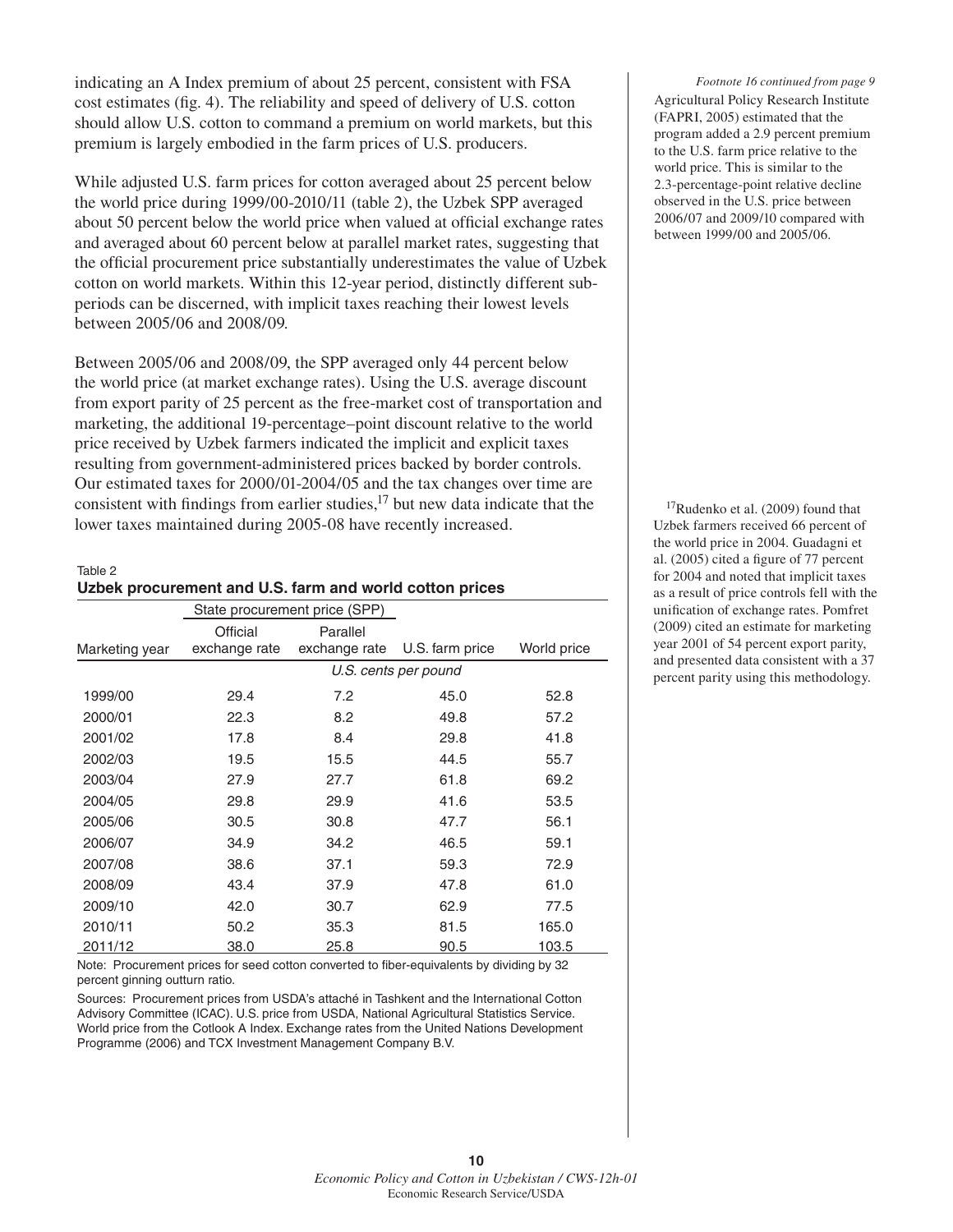# **The Role of Marketing Costs**

Export parity differences could, under some circumstances, stem from unavoidable differences in marketing costs—such as those introduced by poor infrastructure investment (World Bank, 1999)—but this does not appear to be the case with Uzbekistan. In developing countries, high costs can be introduced by small-scale marketing systems with poor vertical coordination and integration. Underinvestment in storage facilities can lead to large or potentially large post-harvest losses. Marketing in Uzbekistan happens on a large scale, with few intermediate steps in the marketing chain and significant vertical coordination. Uzbekistan's relatively arid climate and the seasonality of its rainfall mean that precipitation during key points in processing and shipping is comparable with the U.S. Southwest, where USDA has permitted outdoor storage of cotton placed in the U.S. marketing loan program. Investment in terminal facilities within Uzbekistan—and in railways leading to export points—has been significant as Uzbekistan has adjusted to exporting outside the Commonwealth of Independent States (Cotlook, 2010).

There are inefficiencies embedded in Uzbekistan's marketing system, but they are largely a consequence of government-sanctioned or government-owned monopolies and oligopolies at various stages. Uzbekistan's rigid adherence to export pricing based on widely published world prices provides a useful monitoring mechanism to avoid FTC under-invoicing and off-shore profit capture. Greater returns, however, might be possible with more flexible marketing (Butler, 2005). Similarly, while a greater number of competitors for transportation services for Uzbek exports might eventually lower costs, government policy limits market entry. Such inefficiencies are ultimately implicit taxes on the consumers of these services.



Bank. U.S. farm price for cotton and cottonseed from USDA's National Agricultural Statistics Service. U.S. ginning costs from USDA's Economic Research Service cost and returns. U.S. cotton and cottonseed production data from USDA's Foreign Agricultural Service Production, Supply and Distribution Online.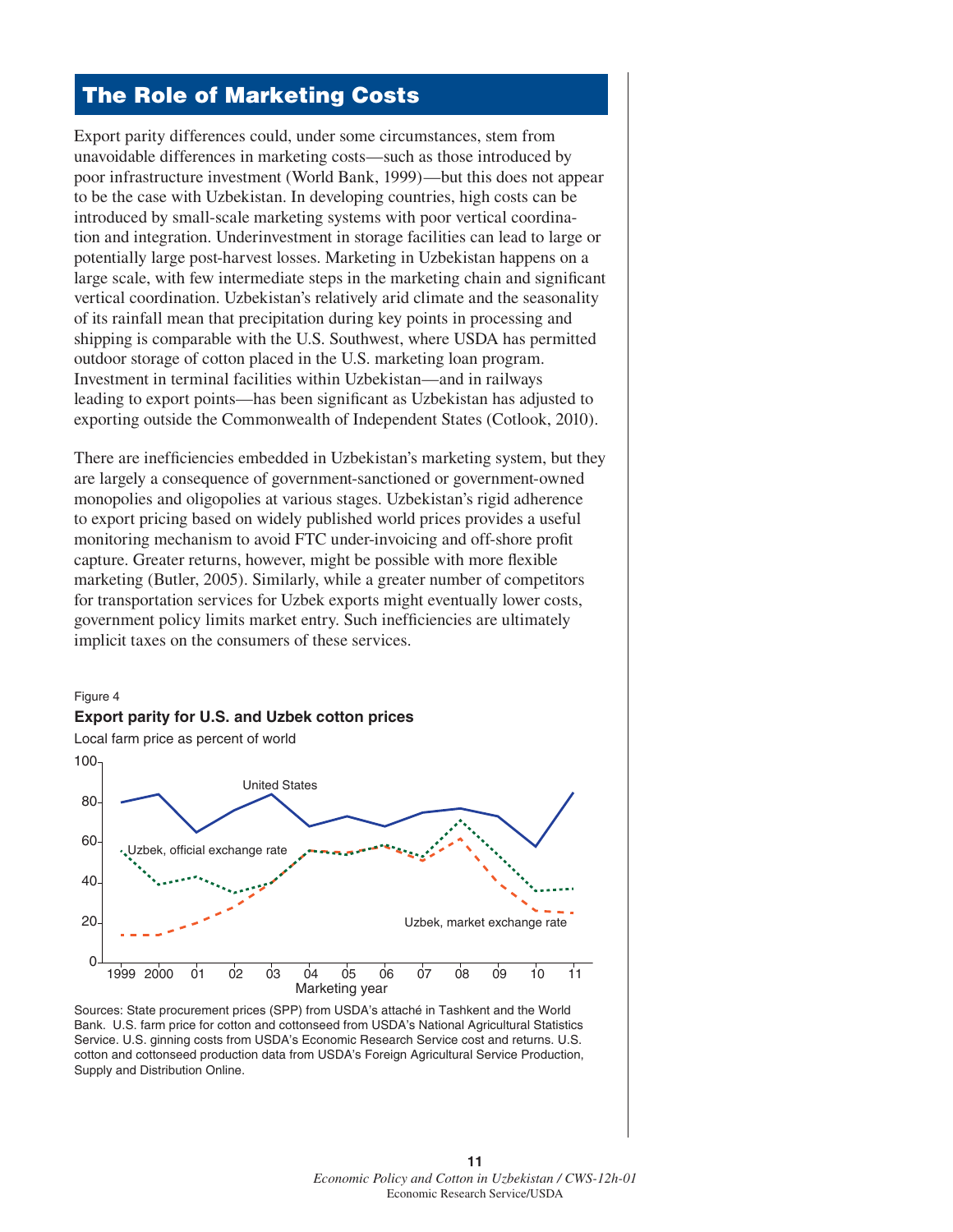### **Nominal Rates of Assistance, by Policy**

The discount from export parity provides an estimate of total implicit and explicit taxes—a negative NRA. This NRA can be disaggregated (table 3) into impacts resulting from SPP policy  $(NRA_{SPP})$  and exchange rate policy  $(NRA<sub>E</sub>)$  (see Appendix for details). Both measures are negative in virtually every year, suggesting that both the SPP and the exchange rate policy reduce producer revenues. NRA<sub>SPP</sub> is more stable in certain respects than  $NRA<sub>E</sub>$ but fluctuates consistent with the price-smoothing characteristic of the policy noted earlier. For example, when world prices fell precipitously in 2008, the NRA<sub>SPP</sub> reached its lowest level of taxation, or 6 percent. Alternatively, when world prices reached record highs in 2010, the  $NRA<sub>SPP</sub>$  reached one of its highest levels of taxation, or 52 percent. Taxation through  $NRA<sub>SPP</sub>$  trended downward during the early 2000s, stabilizing around 25 percent during 2004-07 before rising during 2010-12.  $NRA<sub>E</sub>$  remained at or close to zero during 2003-07 but rebounded afterward, reaching 16 percent in 2011.

| Table 3                                                                                         |  |
|-------------------------------------------------------------------------------------------------|--|
| Implied nominal rates of assistance (NRA), by policy (NRA <sub>SPP</sub> and NRA <sub>E</sub> ) |  |

| Marketing year | State procurement price<br>$(NRA_{SPP})$ | Exchange rate overvaluation<br>(NRA <sub>F</sub> ) |  |
|----------------|------------------------------------------|----------------------------------------------------|--|
|                | Percent                                  |                                                    |  |
| 1999/00        | $-26$                                    | -56                                                |  |
| 2000/01        | $-48$                                    | -33                                                |  |
| 2001/02        | $-43$                                    | $-30$                                              |  |
| 2002/03        | $-53$                                    | -10                                                |  |
| 2003/04        | $-46$                                    | 0                                                  |  |
| 2004/05        | $-26$                                    | 0                                                  |  |
| 2005/06        | $-28$                                    | 1                                                  |  |
| 2006/07        | $-21$                                    | $-1$                                               |  |
| 2007/08        | $-29$                                    | -3                                                 |  |
| 2008/09        | -5                                       | $-12$                                              |  |
| 2009/10        | $-28$                                    | $-19$                                              |  |
| 2010/11        | $-52$                                    | -14                                                |  |
| 2011/12        | $-51$                                    | $-16$                                              |  |

Source: USDA, Economic Research Service calculations based on data from USDA's attaché, Cotlook Ltd, United Nations Development Programme (2006), and TCX Investment Management Company B.V.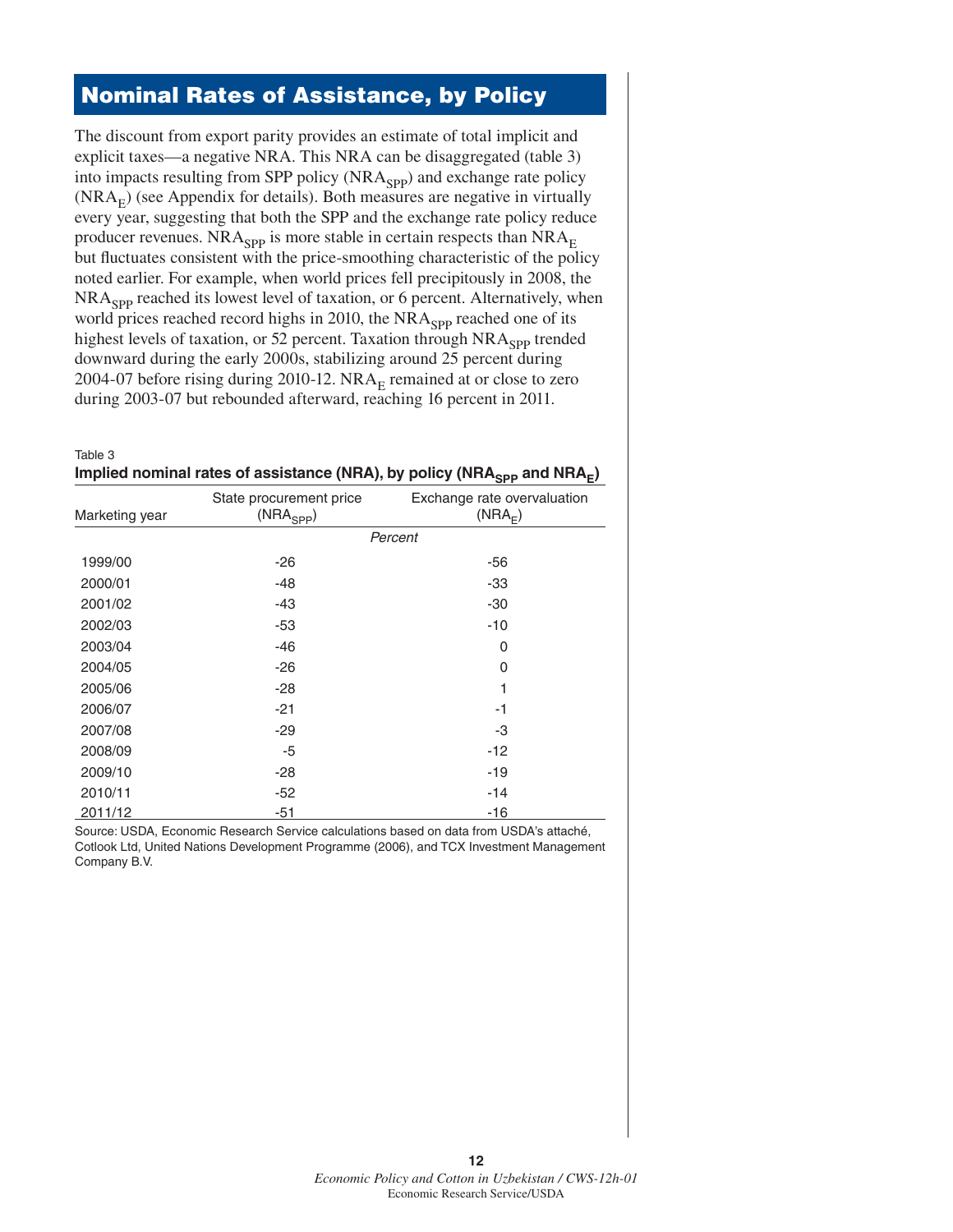### **Subsidies: Extensive and Hard To Measure**

Subsidies comprise the other side of the balance sheet in an accounting of the net impact of government policy on cotton, and input subsidies are reportedly extensive in Uzbekistan. Abdullaev et al. (2009) found that subsidies amounted to \$400 million in 2004, or approximately 43 percent of the cotton crop's value, but asserted that they were lower in later years. Pomfret (2009) lists subsidies to cotton producers during 2000-04 that were equivalent to 2.1-8.1 percent of GDP (or \$251-\$830 million).18 Guadagni et al. (2005) cited extensive input subsidies (\$290-\$486 million) during 2000-04 for Uzbekistan cotton farmers that extended to fertilizers, pesticides, and machinery services. Rudenko et al. (2009) noted that farmers received credit at an annual interest rate of 3 percent, compared with 16 percent market rates. Gilham et al. (1995) noted that water was essentially free for farmers. Abdulleav et al. (2009) noted that Water Users Associations (WAU) were established for fee-based water distribution, but that farmers lacked the resources to pay for such services, rendering the payment scheme ineffective.

Veldwisch and Spoor (2008) found that subsidized fertilizer was available to farmers, with the amount distributed determined by their planted area and expected yield. Farmers also were entitled to subsidized diesel, however, the fuel was stored at Machine Tractor Parks (MTP) and distributed only with MTP services. This study also noted that subsidized farm credit was directed into bank accounts similar to settlement accounts used during the Soviet Era. These same accounts were used to deposit payments for cotton deliveries, while input costs from State-owned firms were deducted directly. Input deliveries may have been partly diverted by officials for personal gain and, according to numerous reports, it is very difficult if not impossible for farmers to withdraw cash from these bank accounts. Rudenko et al. (2009) found that the difficulty accessing the accounts was perceived by farmers as a constraint on cotton production.

Inconsistent subsidy estimates for Uzbek cotton partly reflect the reluctance of officials, traders, and farmers to share valuable information but also reflect the nature of Uzbekistan's economy. Markets for credit and other inputs are poorly developed, and, for example, bartering is commonplace. The conditions placed on the use of subsidized inputs add difficulty to calculating the actual value of input subsidies. On the other hand, without complete markets, assigning a value to State-provided services remains difficult and raises the possibility that their actual value exceeds that assigned in the studies discussed here. When considering the high degree of taxation found in numerous studies, it is important to fully appreciate the uncertainty of these calculations.

Cotton producers do see some benefits from this centralized system. First, producers experience less inherent risk based on the price smoothing aspect of the SPP determination. Uzbek farmers were protected from shifts in relative world prices during 2000-08 that resulted in a 36-percent decrease in U.S. cotton planted area, compared with a 9-percent decrease in Uzbekistan. Second, the system supports the maintenance and operation of the country's irrigation system. Managing one of the world's more complex irrigation systems is a not an insignificant task, and operation and maintenance issues in Uzbekistan may be less critical than in some neighboring countries.

18Calculation based on GDP data from IHS Global Insight.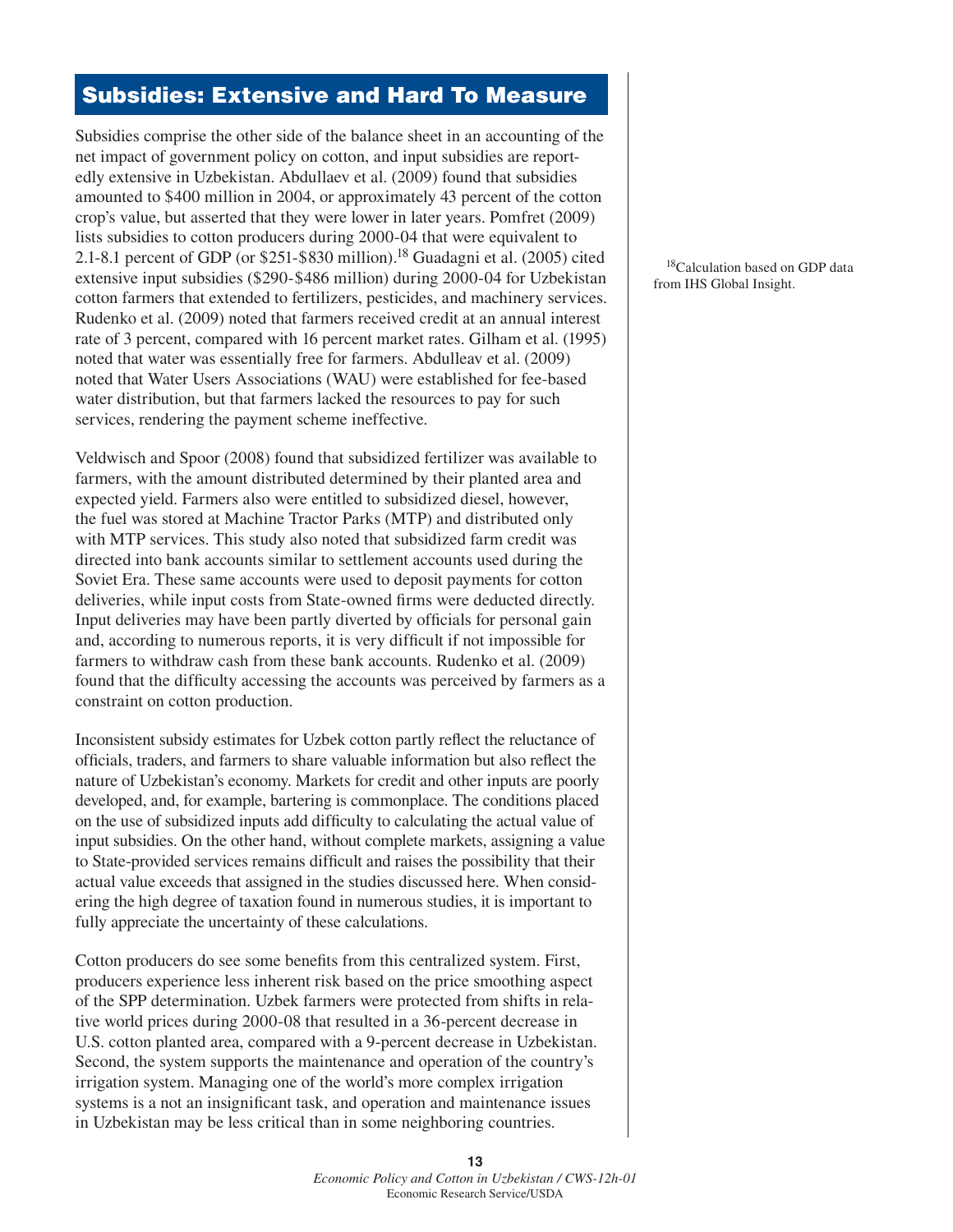#### **Taxation Offsets Subsidies for Uzbek Cotton**

The data we analyzed only assessed the implicit taxation of cotton producers through prices. The comprehensive level of net taxation or subsidization depends on the impact of other policies as well. Earlier, comprehensive studies indicated that shifts in net aggregate support for cotton were highly correlated with pricing policy shifts. Shifts in net taxation also were correlated with shifts in Uzbekistan's cotton yields. Recent world price volatility makes analysis of recent pricing policies more complicated but, combined with recent cotton yield data, the shift in the relationship between domestic and world cotton prices suggests that total net taxation increased after 2008.

Guadagni et al. (2005) and Pomfret (2009) attempted to assess the overall taxation of Uzbek cotton. Guandagni et al. (2005) completed a detailed study that included input subsidies, exchange rates, the SPP, taxes, and debt restructuring. Debt restructuring was a significant share of government support in some years, which further complicated attempts to calculate support. They determined that, on a net basis, taxation of the cotton sector reached 5 percent of GDP in 2000 and trended downward to 1.8 percent in 2004. As a share of cotton farmers' gross income, taxation trended from 50 to 20 percent over the same period. Pomfret (2009) reported that net transfers from cotton producers as a share of GDP fell from 12.3 percent in 2000 to between 2.1 and 5.4 percent during 2000-04.

Results were not entirely consistent across studies. Nevertheless, they show that Uzbekistan's net taxation of cotton declined in 2000-05. Note that the estimated range of net taxation (20-50 percent) underestimates the total negative impact on cotton production in two ways. First, the costs to Uzbek cotton farmers were not fully enumerated even in the studies detailed here. Research by Rudenko (2008) and Velshwisch (2008) found that farmers also face payment delays and skewed classing<sup>19</sup> when marketing their crop. Second, while subsidies partly offset taxes, they do so by introducing an additional set of distortions. Therefore, resource misallocations can persist or can even be amplified. Abdullaev et al. (2009) provided concrete examples of this situation with respect to water management.

<sup>19</sup>"Classification," for our purposes, describes the application of standardized procedures for measuring the physical attributes of cotton, analogous to grading for grains. Gilham (1995) noted that, for the early 1990s, "Uzbekistan ginneries generally produce a higher percentage of higher grades than the percentage of these grades that are procured," and cited the failure to pay farmers a premium for higher quality as one of the reasons.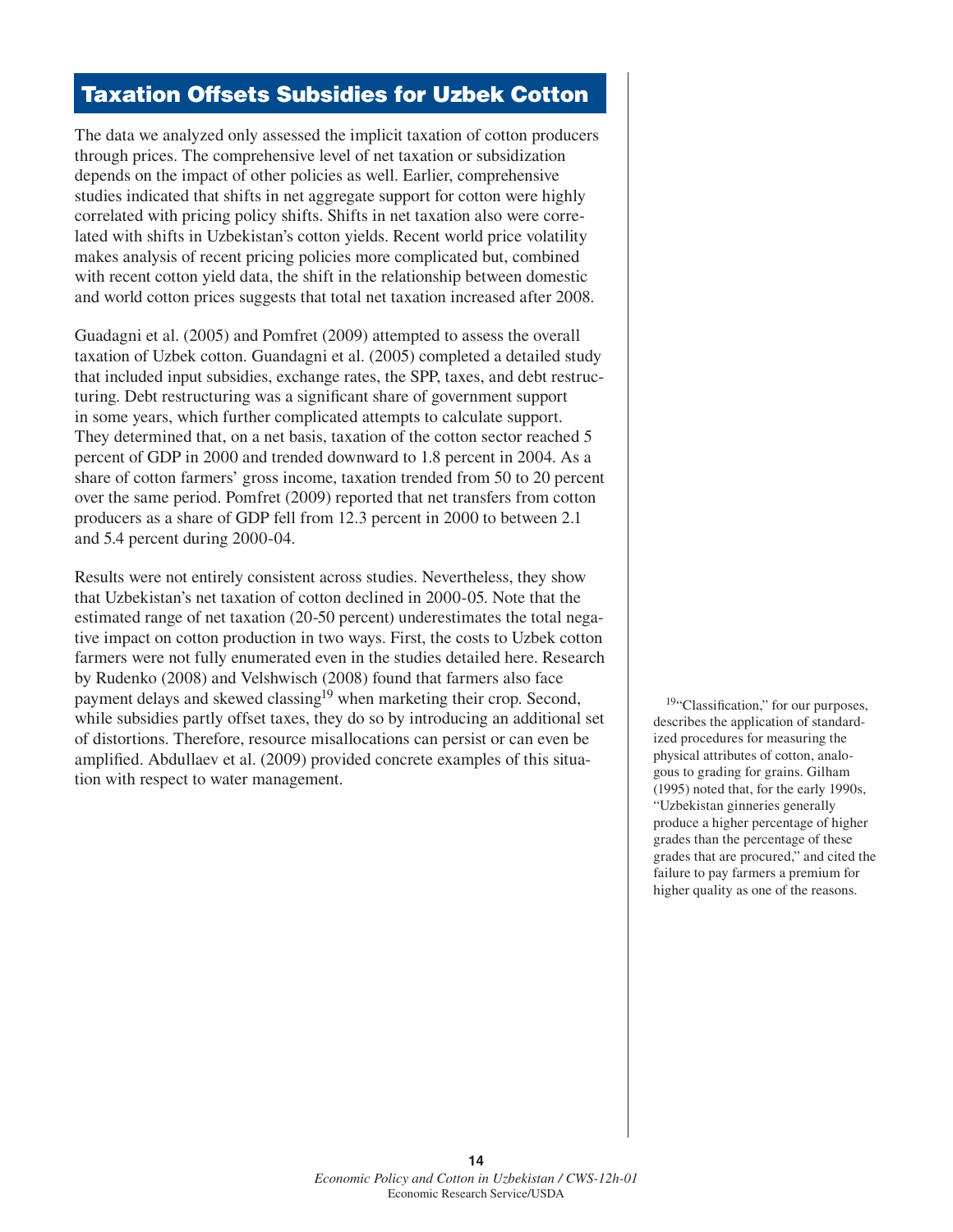## **Linking Policies To Cotton Production**

Since 2008, increased observed implicit net taxation through prices has coincided with lower yields, similar in both respects to the years prior to 2004. While producers' efforts and actual yields could vary with producers' expected returns, an additional factor bolsters the link between taxation and reported yields: implementation of the State order system during periods of high taxation likely skews yield estimates for Uzbekistan.

Net taxation breaks the alignment of interests between cotton producers and the State. While the State observes producers' efforts to meet quotas, ultimately the asymmetry of information favors producers. To some extent, the asymmetry of information is less with respect to planting activity than with respect to the effort expended to achieve optimal yields. This ensures that some cotton area will be planted that producers later effectively neglect. Data on planting also is likely to be inflated, and the degree of inflation will be correlated with net taxation.

Pomfret (2000), USDA's attaché to Uzbekistan (USDA/FAS, 2000), and others have noted occasionally significant smuggling of Uzbek cotton to neighboring countries. Uzbek authorities cannot observe, for example, every time farmers achieve above-average yields, creating opportunities for producers to smuggle cotton out of the country. Thus, while we cannot observe every aspect of net taxation, we can expect reported yields to vary inversely with the level of taxation.

Uzbekistan's post-independence cotton yields trended downward but increased during the years when higher export parity indicated reduced taxation through pricing policy (fig. 5). Yields jumped to a higher plateau during 2004-07, averaging 19 percent higher than the previous 4 years.<sup>20</sup>  $^{20}$   $^{20}$ Yield variability in each period is

low, so the difference is significant at the 1-percent level.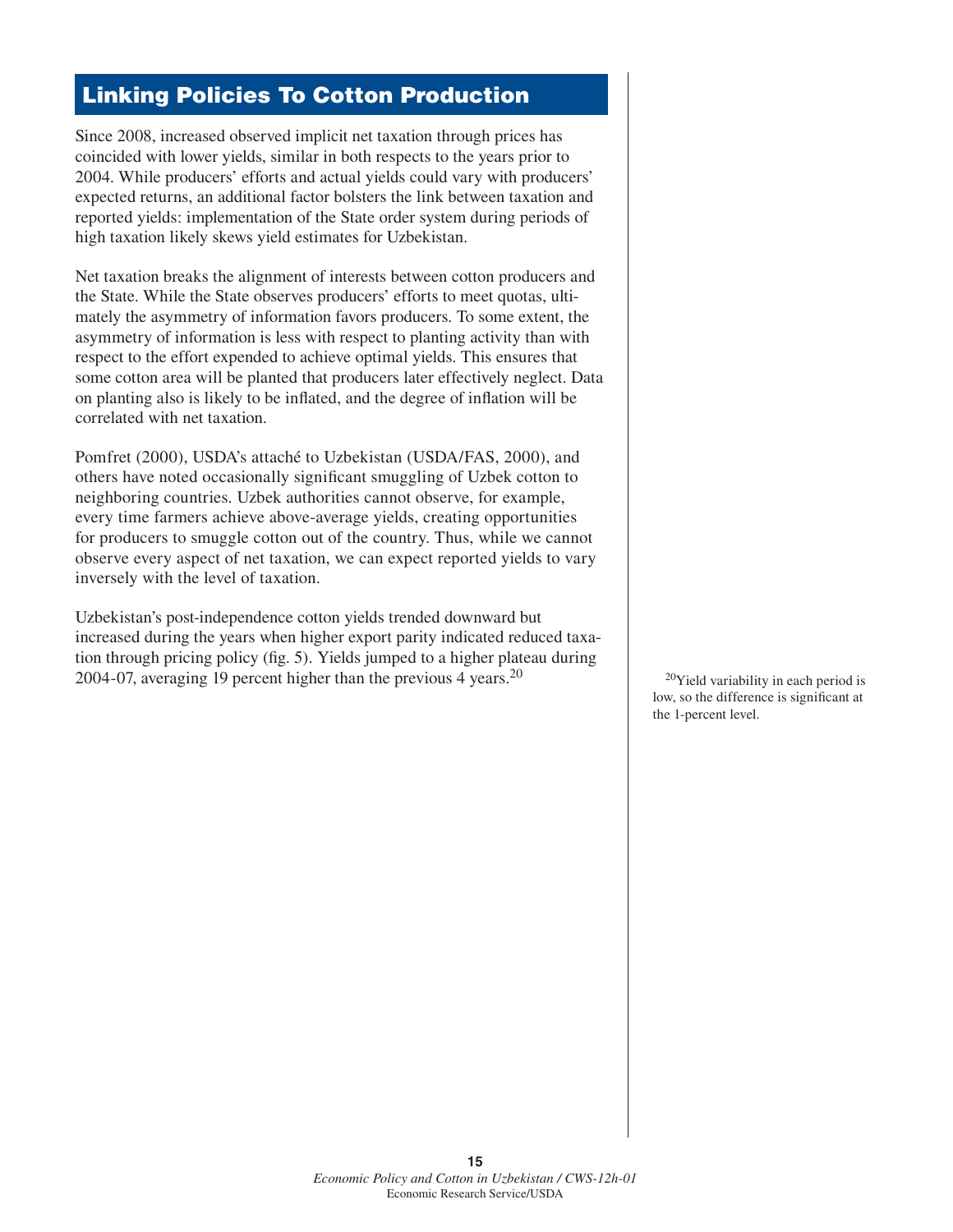#### Figure 5

#### **Uzbek cotton yield and State procurement price (SPP) export parity**



Note: Pre-1995 data is unreliable due to hyperinflation and the difficulties transitioning from Russia's ruble to a local currency.

Sources: Yield data from USDA's Foreign Agricultural Service Production, Supply and Distribution Online and ERS calculations (real SPP) based on data from USDA's attaché in Tashkent and the International Cotton Advisory Committee; the United Nations Development Programme (2006); and TCX Investment Management Company B.V.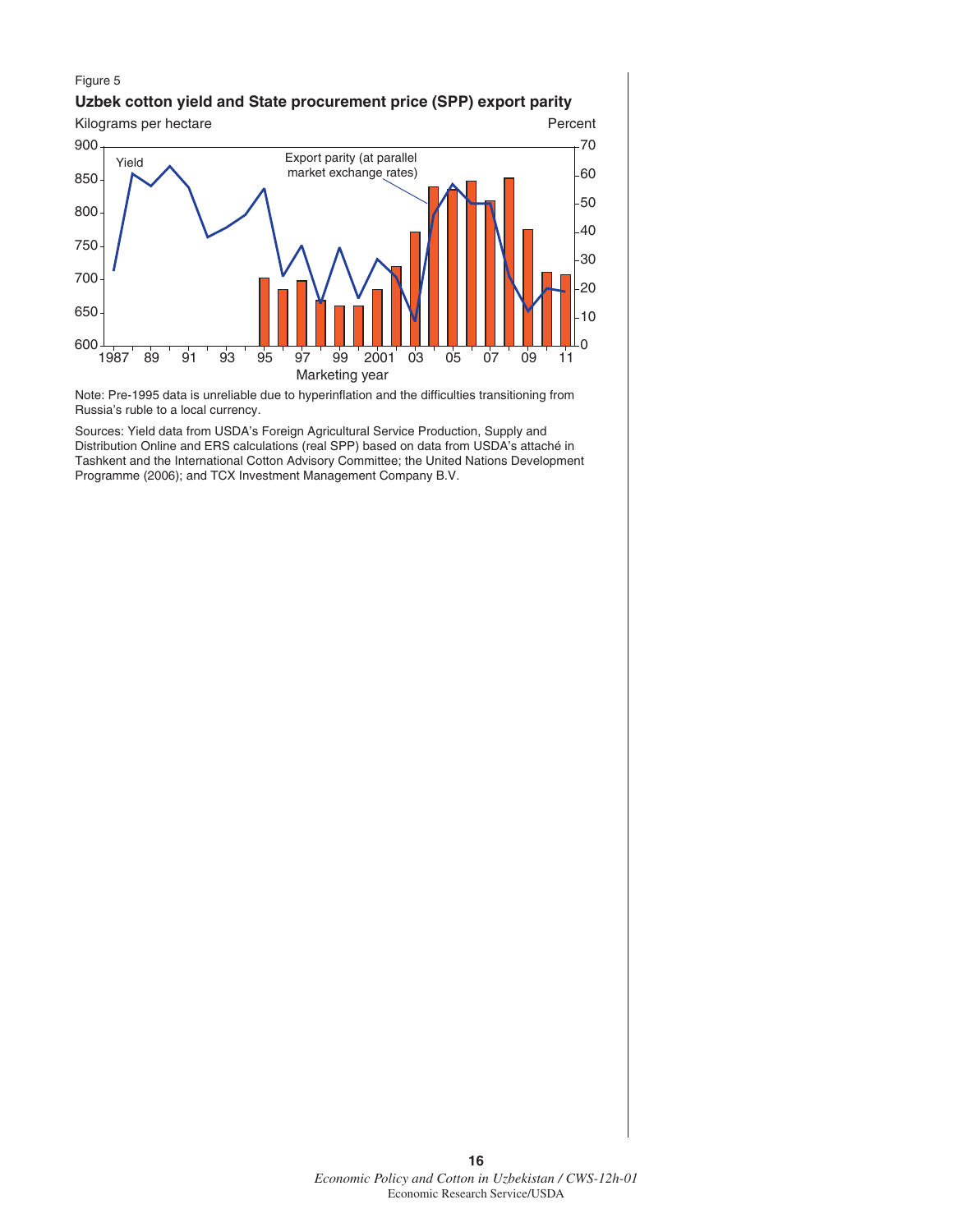## **Other Influences on Yield**

Other issues may affect cotton yield, but policy differences appear to have accounted for the much of the difference between the two periods (1999- 2003 and 2004-07). Gilham et al. (1995) ascribed the post-independence yield decline to the cumulative impact of limited crop rotation and reductions in chemical and mechanical inputs driven by foreign exchange constraints. The United Nations Environmental Program (UNEP, 2011) highlighted how rising salinity and reduced streamflow have affected yields in Uzbekistan's downstream provinces. With Uzbek cotton completely irrigated, yield variability is low but not completely eliminated. Significant problems with irrigation supplies in 2000 and 2008 likely accounted for below-average yields. In addition to reduced taxation, good weather in 2004 and 2005 helped sustain yields. In 2010, growing conditions were very favorable, but yields remained relatively low.21 Yields in 2010 were even lower than those in 2008, while water intake data from the Amu Darya River indicate more than ample water supplies for irrigation (Scientific Information Center, ICWC, 2012).

Post-2008 data show a rebound in estimated taxation but volatility in world cotton markets must be considered when assessing this data. The pricesmoothing aspect of Uzbek policy means that plunging world prices in 2008 resulted in unprecedentedly low taxation levels through SPP (6 percent). Shortly thereafter, record-high 2010 world prices drove the estimated  $NRA<sub>gpp</sub>$ to one of the highest taxation levels in this study  $(52 \text{ percent})$ .<sup>22</sup> Based on the recent shift in cotton yields and a rebound in implicit taxation through prices for almost every year since 2008, we concluded that net cotton taxation has rebounded. Given that yields are currently at their pre-2004 level, net taxation is likely also similar to its pre-2004 level, around 50 percent.

Data issues add a degree of uncertainty to our calculations. Subsidy values are difficult to calculate, as are the costs of such administrative procedures as delayed payments to farmers. Our research substitutes analysis of available aggregate information for a detailed accounting at each step along Uzbekistan's supply chain. But even such an accounting would hold significant ambiguity, given the structure of Uzbekistan's economy.

21On October 15, 2010, *Cotton Outlook's* Uzbekistan correspondent stated that, "this season's cotton production...has benefited from excellent growing conditions."

 $22$ Note, however, that the export parity of U.S. cotton shifted significantly that year. Unprecedented price volatility and levels characterized world cotton markets in 2010. Farmers' prices in both the United States and Uzbekistan were largely determined before the mid-season peaks that drove the average 2010 world price to such an unprecedented level. U.S. farmers missed these peaks due to the timing of their marketing, and Uzbek farmers missed these peaks due to the timing of SPP determination and government policy.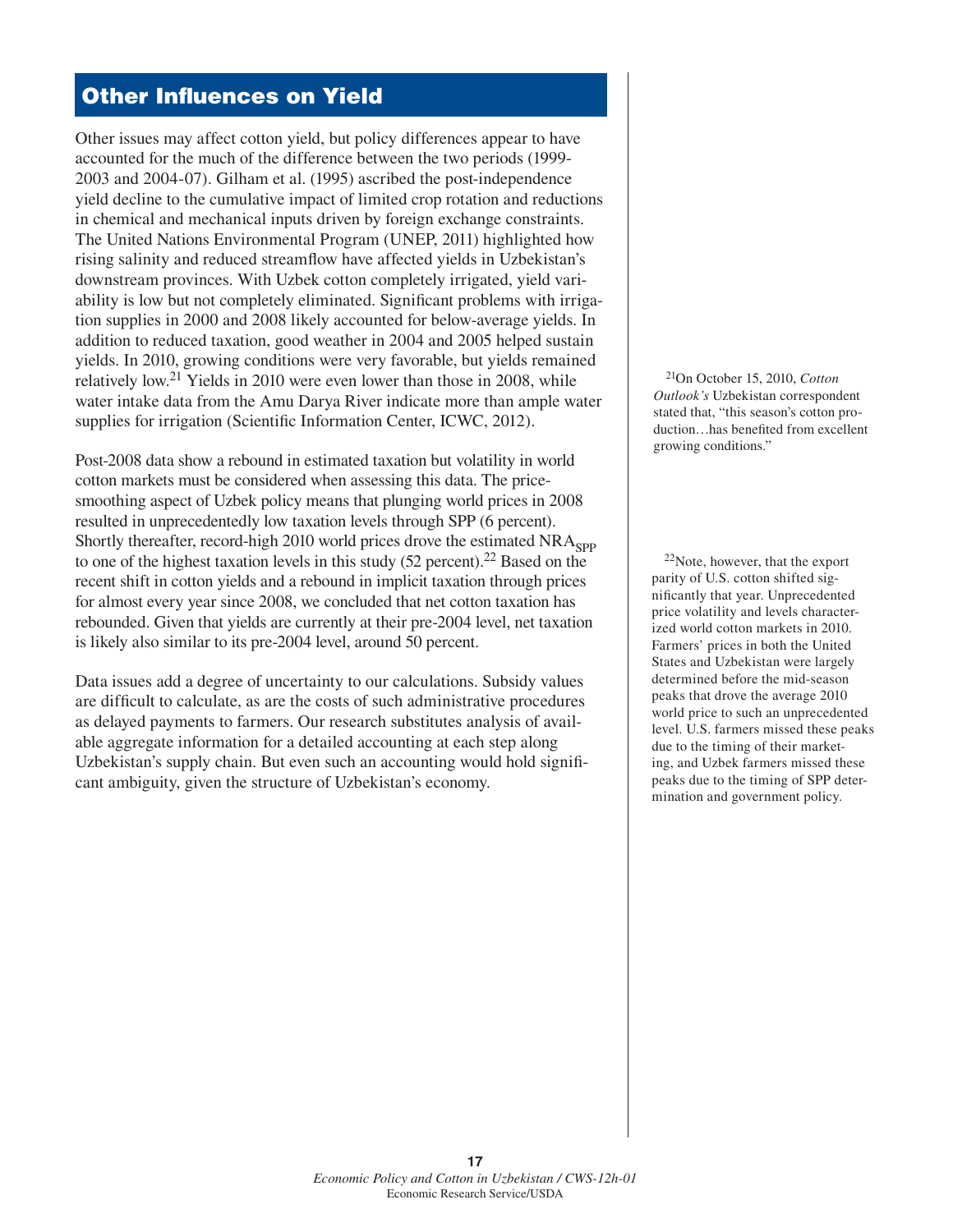## **Factors Driving Changes in Net Taxation**

The variations in net taxation of cotton discussed here may be a result of policy shifts in three broader aspects of Uzbekistan's economy: food security, inflation, and the distribution of economic rents.

Negative rates of assistance for cotton production make grain production relatively more attractive to producers and may play a role in food security policy. Uzbekistan's post-independence transition to hard-currency food grain imports was an important factor in the reduction of cotton area during the 1990s.23 The shift from managed food-grain shipments between republics within the Soviet Union to international market exchange increased Uzbekistan's risk in relying on grain imports. In the mid-1990s, when Uzbekistan began taxing cotton production significantly, its grain import dependency ratio was 80 percent. By 1999/00, it had fallen to 12 percent, where it remained through 2007/08 (USDA/FAS, 2012). The global trade policy environment during this period also supported a reduced emphasis on food self-sufficiency as a result of low price volatility and a strong legacy of increasingly liberal trade arrangements around the world.

In 2008, these trends were disrupted. Irrigation problems throughout Central Asia sharply cut Uzbek grain production, and world grain prices soared sharply. Uzbekistan's main source of imported wheat—neighboring Kazakhstan—briefly imposed an export ban. In response, Uzbekistan announced an area shift for the next season from cotton to grains. The summer of 2008 also marked the reemergence of a parallel market premium for U.S. dollars, reducing the cost of importing grain.

Inflation and food security are closely linked in Uzbekistan, given food's large share of consumer expenditures. The large expenditure share for food and lack of central bank independence makes controlling inflation difficult with volatile food grain prices (Al-Eyd et al., 2012). Lacking efficient markets, there is greater reliance on administrative measures to limit price increases, prolonging the time needed for stabilization. In 2008, Uzbek policymakers explicitly linked exchange rate policy to inflation reduction (IMF, 2008) and, with world grain prices surging once again starting in 2010, this situation likely continued.

Another likely concern for policymakers is the level and distribution of economic rents. Acemoglu and Robinson (2012) characterize Uzbekistan as an economy with extractive economic institutions, and highlight cotton in this respect. IHS Global Insight observed that:

 "Despite a high level of privatization, the country's economy remains tightly controlled by the top circle of leadership. Many, if not most, major private entities are held by members, friends, and family of the ruling elite."

Reduced cotton production has implications for government revenues through excise taxes and to the beneficiaries of government-protected monopolies along the marketing chain. In the 1990s, when Uzbekistan's net cotton taxation rose sharply, cotton accounted for 40-60 percent of export earnings. By 2001, this share had fallen to 25 percent and fell to 11 percent by 2010 as gold

23Uzbekistan's cotton area fell 29 percent between 1987 and 1995. Cotton area subsequently never exceeded its 1995 level by more than 1.5 percent but trended downward 5-8 percent in 2000 and 2009.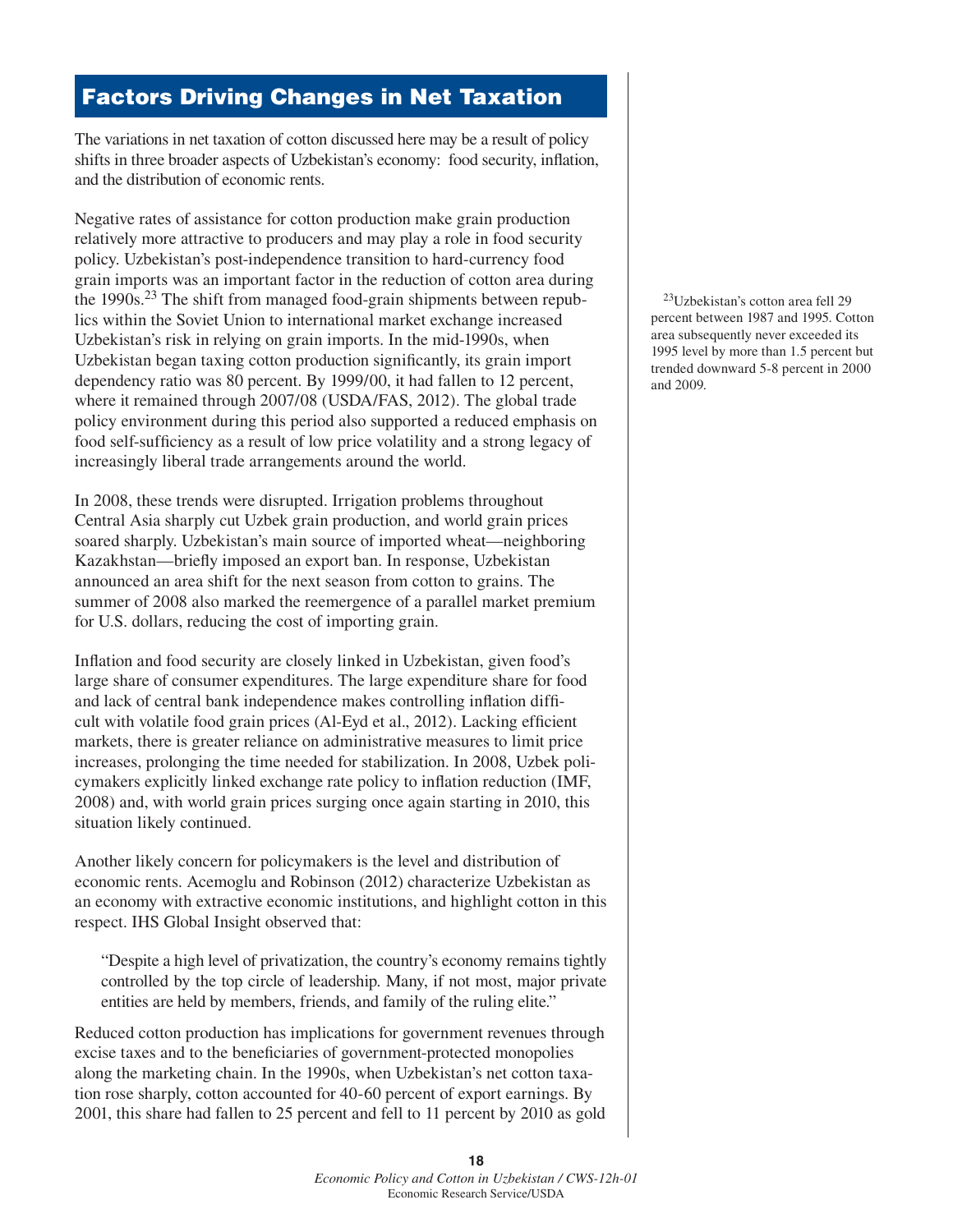and natural gas grew in importance.<sup>24</sup> Increased taxation of cotton production, however, may sustain revenues provided by cotton, even as food security concerns reduce the volume of cotton output and associated rents.

Uzbekistan is often characterized as pursuing import-substitution industrialization (ISI). Under ISI, natural resource-based export sectors are taxed to finance investment in industry. Uzbekistan has had some success with ISI, raising textile output, boosting investment in energy production, and exporting cars. Policymakers may have decided to divert additional resources to industrialization after 2008 but evidence for such a shift appears slim.

Looking forward, two factors likely will determine if Uzbekistan's underlying policy environment continues to support a cotton policy that includes higher taxes on cotton producers:

- Water-related constraints on agricultural production, and
- Continued high world grain prices.

The balance between water availability and needs remains key to both the intensity of Uzbekistan's concern with food security and to local grain production costs. Regional surface temperatures have been trending up, while precipitation has been trending down in the catchment regions of Uzbekistan's irrigation system (UNEP, 2011). These environmental developments, combined with a growing reliance of upstream countries on winter hydroelectric output, have placed greater pressure on summer streamflows (Rakhmatullaev, 2010). As a result, Uzbekistan's food security concerns will remain in the forefront and local grain production costs may also face pressure, suggesting that continued higher levels of cotton taxation could remain to improve the relative attractiveness of grain production.

Trends in world food prices may ease inflationary pressures over time. USDA's baseline forecasts include a reduction in real food grain prices between 2010 and 2020 (USDA/ERS, 2012b). While relatively small, this decline marks a shift from the large increases of 2005-11. Although prices are not expected to return to the record lows seen before 2006, they will help drive consumer prices down. Reduced inflationary pressure could induce Uzbekistan to reduce its exchange rate overvaluation and help moderate the impact of food security concerns on cotton taxation.

24Other energy and oil products accounted for 25 percent; and other major products included food (10 percent), metals (7 percent), machinery (6 percent), and chemicals (5 percent) (State Committee of the Republic of Uzbekistan on Statistics, 2011).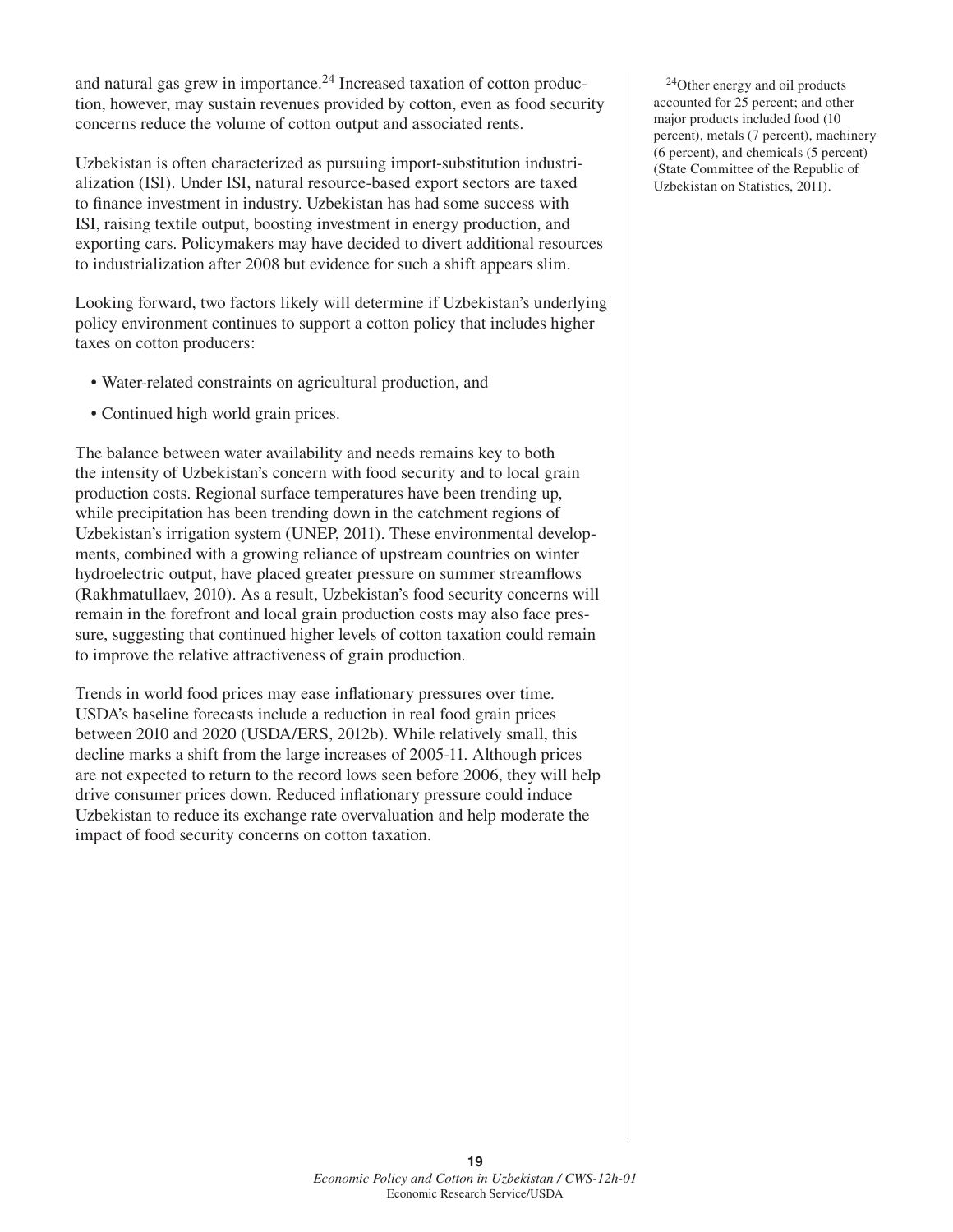## **Conclusions**

Uzbekistan is a landlocked, relatively low-income, and significantly rural nation that inherited a complex economic legacy from decades as a member of the former Soviet Union. Its economic institutions emphasize centralized control of the economy and the appropriation of rents from natural resources for industrialization and for the benefit of the governing elite. Relations with neighboring countries—all former members of the Soviet Union—are complex partly because of shared resources, such as the Amu Darya and Syr Darya rivers. These circumstances are not expected to change in the immediate future, and Uzbekistan's cotton sector likely will grow slowly under a relatively high tax burden.

Shifts in Uzbekistan's cotton policy have exacerbated shifts in world cotton markets since 2000. In the middle of the last decade—when world cotton prices reached record lows relative to other commodities—Uzbekistan reduced the economic burden on its cotton producers, resulting in higher yields, output, and exports and driving world cotton prices even lower. Then, as world cotton markets tightened and prices rose to new peaks, Uzbekistan cut cotton output and exports, partly through increased taxation, adding upward pressure on world prices.

USDA's longrun baseline estimates for Central Asia indicate that cotton production and exports likely will increase slowly over the next 10 years, and the region's share of world output is expected to decrease. The slow pace of economic reform in Uzbekistan, which accounts for two-thirds of Central Asia's cotton output, will remain a key factor driving the modest outlook for cotton in the region. The high level of net taxation illustrated here suggests that significant output gains could be achieved under alternative policies. However, sustaining such gains may require further reforms and investments resulting in more efficient use of inputs, particularly water.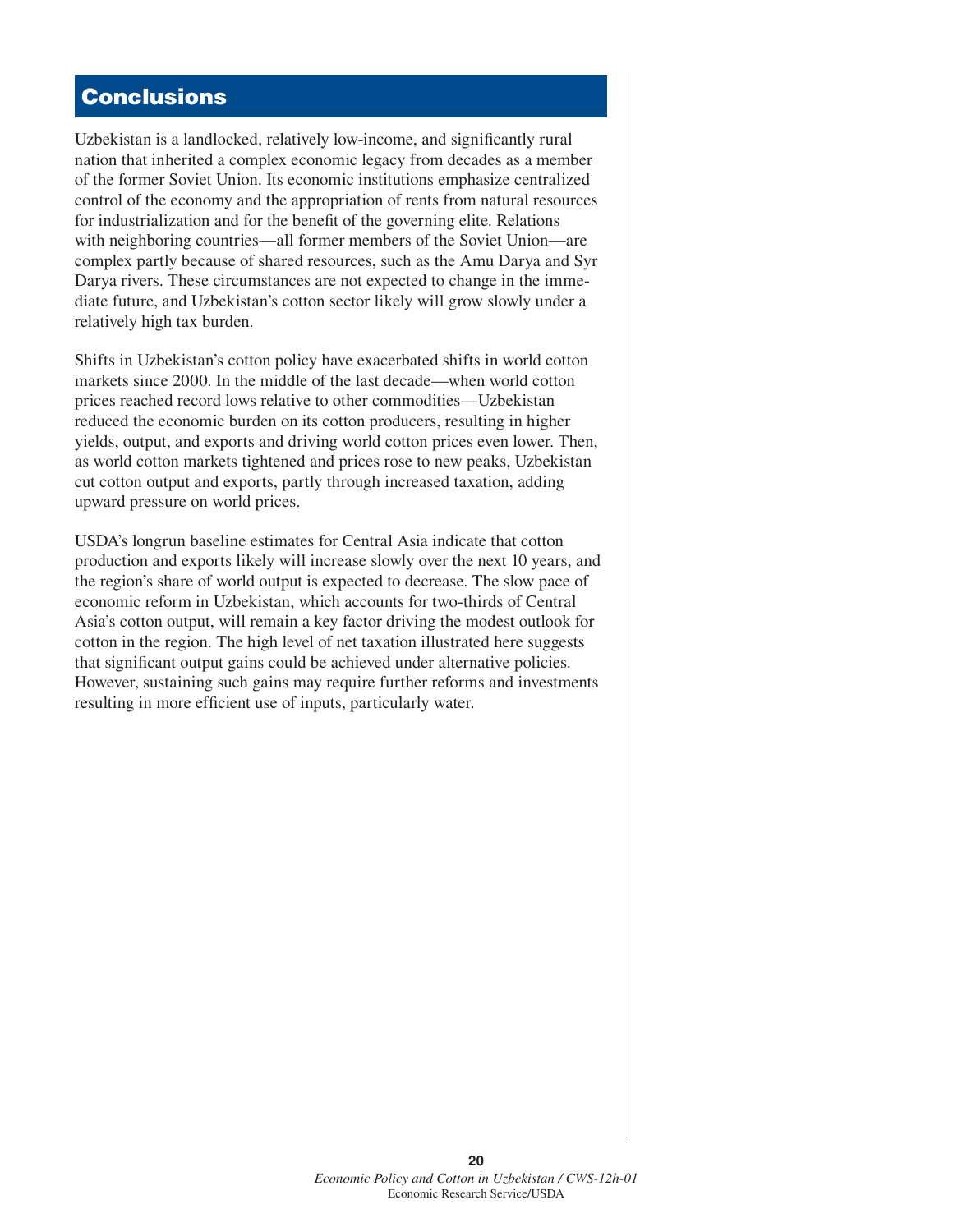#### **References**

- Abdullaev, I., C. De Fraiture, M. Giordano, M. Yakubov, and A. Rasulov. "Agricultural Water Use and Trade in Uzbekistan: Situation and Potential Impacts of Market Liberalization," *Water Resources Development* 25(1): pp. 47–63, 2009.
- Acemoglu, Daron, and James Robinson. *Why Nations Fail: The Origins of Power, Prosperity, and Poverty*, Random House, 2012.
- Anderson, K., M. Kurzweil, W. Martin, D. Sandri, and E. Valenzuela. "Measuring distortions to agricultural incentives, revisited," *World Trade Review* 7: pp. 675-704, 2008.
- Al-Eyd, Ali, David Amaglobeli, Bahrom Shukurov, and Mariusz Sumlinski. *Global Food Price Infl ation and Policy Responses in Central Asia*, Working Paper No. 12/86, International Monetary Fund, 2012.
- Ayers, R.S., and D.W. Westcot. *Water Quality for Agriculture*, FAO Irrigation and Drainage Paper 29 Rev. 1, Food and Agriculture Organization of the United Nations, 1994.
- Barros, Geraldo. "Brazil: The Challenges in Becoming an Agricultural Superpower," *Brazil as an Economic Superpower? Understanding Brazil's Changing Role in the Global Economy,* Lael Brainard and Leonardo Martinez-Diaz (Eds.), Brookings Institution Press, 2009.
- Butler, R. "Factors Influencing International Cotton Prices," *Cotton Outlook Special Feature: Uzbekistan-2005 International Cotton and Textile Conference,* pp. 6-10, 2005.
- Cotlook Ltd. "Uzbekistan," *Cotton Outlook* 88(45): p. 7, 2011.
- Cotlook Ltd. *Uzbekistan: Weaving a Way Into the Developed World*, Merseyside, UK, 2010.
- Djanibekov, Nodir, Inna Rudenko, John P.A. Lamers, and Ihtiyor Bobojonov. "Pros and Cons of Cotton Production in Uzbekistan," *Food Policy For Developing Countries: The Role Of Government In The Global Food System*, Case Study #7-9, 2010.
- Environmental Justice Foundation. *White Gold: The True Cost of Cotton*, London, UK, 2005.
- Food and Agricultural Policy Research Institute (FAPRI). *Impacts of Commodity and Conservation Reserve Program Provisions in House and Senate Reconciliation Bills,* FAPRI-UMC Report #15-05, 2005.
- Gemayel, E., and D. Grigorian. *How Tight is Too Tight? A Look at Welfare Implications of Distortionary Policies in Uzbekistan*, Working Paper No. 05/239, International Monetary Fund, 2005.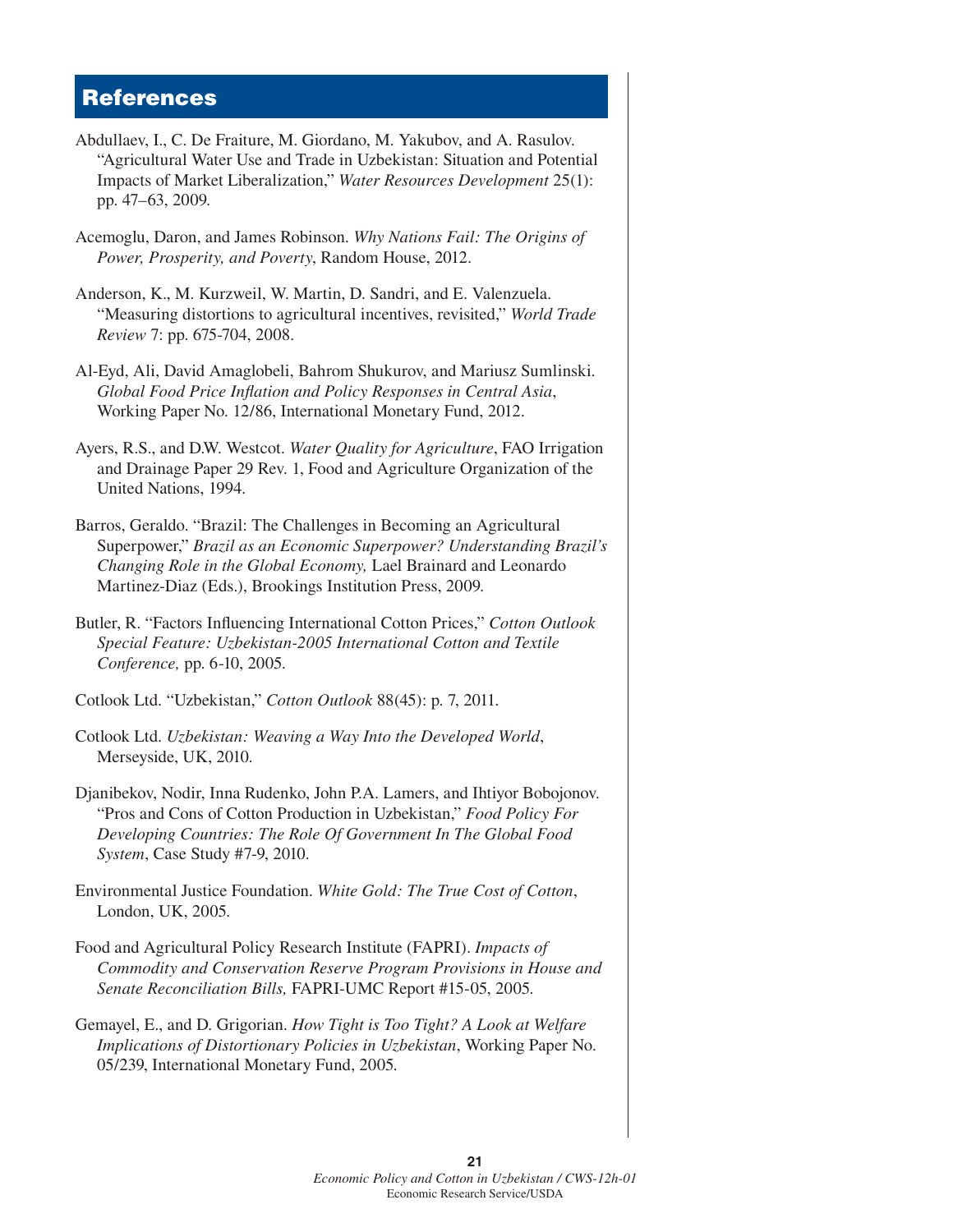- Ghei, Nita, and Stephen B. Kamin. "The use of the parallel market rate as a guide to setting the official exchange rate," Board of Governors of the Federal Reserve System, 1996.
- Gillham, F.E., T.M. Bell, T. Arin, G.A. Matthews, C. Le Rumeur, and A.B. Hearn. *Cotton Production Prospects for the Next Decade*, Technical Paper No. 287, The World Bank, 1995.
- Guadagni, M., M. Raiser, A. Crole-Rees, and D. Khidirov. *Cotton Taxation in Uzbekistan: Opportunities for Reform*, ECSSD Working Paper No. 41, The World Bank, 2005.
- IHS Global Insight. Country & Industry Forecasting, Uzbekistan, Economic Growth: Recent Developments, 2011.
- International Cotton Advisory Committee (ICAC). Uzbekistan cotton price database, March 2011.
- International Monetary Fund. *Republic of Uzbekistan: 2006 Article IV Consultation—Staff Report; Public Information Notice on the Executive Board Discussion; and Statement by the Executive Director for the Republic of Uzbekistan,* IMF Country Report No. 07/133, 2007.
- International Monetary Fund. *Republic of Uzbekistan: 2008 Article IV Consultation—Staff Report; Public Information Notice on the Executive Board Discussion; and Statement by the Executive Director for the Republic of Uzbekistan*, IMF Country Report No. 08/235, 2008.
- Isengildina, Olga, C.W. Herndon, and O.A. Cleveland. "Cotton industry in Uzbekistan: Structure and current developments," *Beltwide Cotton Conferences* Vol. 1, pp. 297-301, 1998.
- Josling, T., K. Anderson, A. Schmitz, and S. Tangermann. "Understanding International Trade in Agricultural Products: One Hundred Years of Contributions by Agricultural Economists," *American Journal of Agricultural Economics* 92(2): pp. 424-46, 2010.
- Lindauer, David. "Parallel, fragmented, or black? Defining market structure in developing economies," *World Development* 17(12): pp. 1871-80, 1989.
- Naumov, Y., I. Pugach, and Y. Yusupov. *Uzbekistan's Textile Industry: How to Implement Development Potential?* Policy Brief No. 1(14), United Nations Development Programme, 2010.
- Piggott, N.E., and M. Wohlgenant. "Price elasticities, joint products, and international trade," *The Australian Journal of Agricultural and Resource Economics* 46(4): pp. 487-500, 2002.
- Pomfret, Richard. "Agrarian Reform in Uzbekistan: Why has the Chinese Model Failed to Deliver?" *Economic Development and Cultural Change* 48(2): pp. 269-84, 2000.
- Pomfret, R. "Tajikistan, Turkmenistan, and Uzbekistan," *Distortions to Agricultural Incentives in Europe's Transition Economies,* K. Anderson and J. Swinnen (Eds.), The World Bank, pp. 297-338, 2008.

*Economic Policy and Cotton in Uzbekistan / CWS-12h-01*  Economic Research Service/USDA

**22**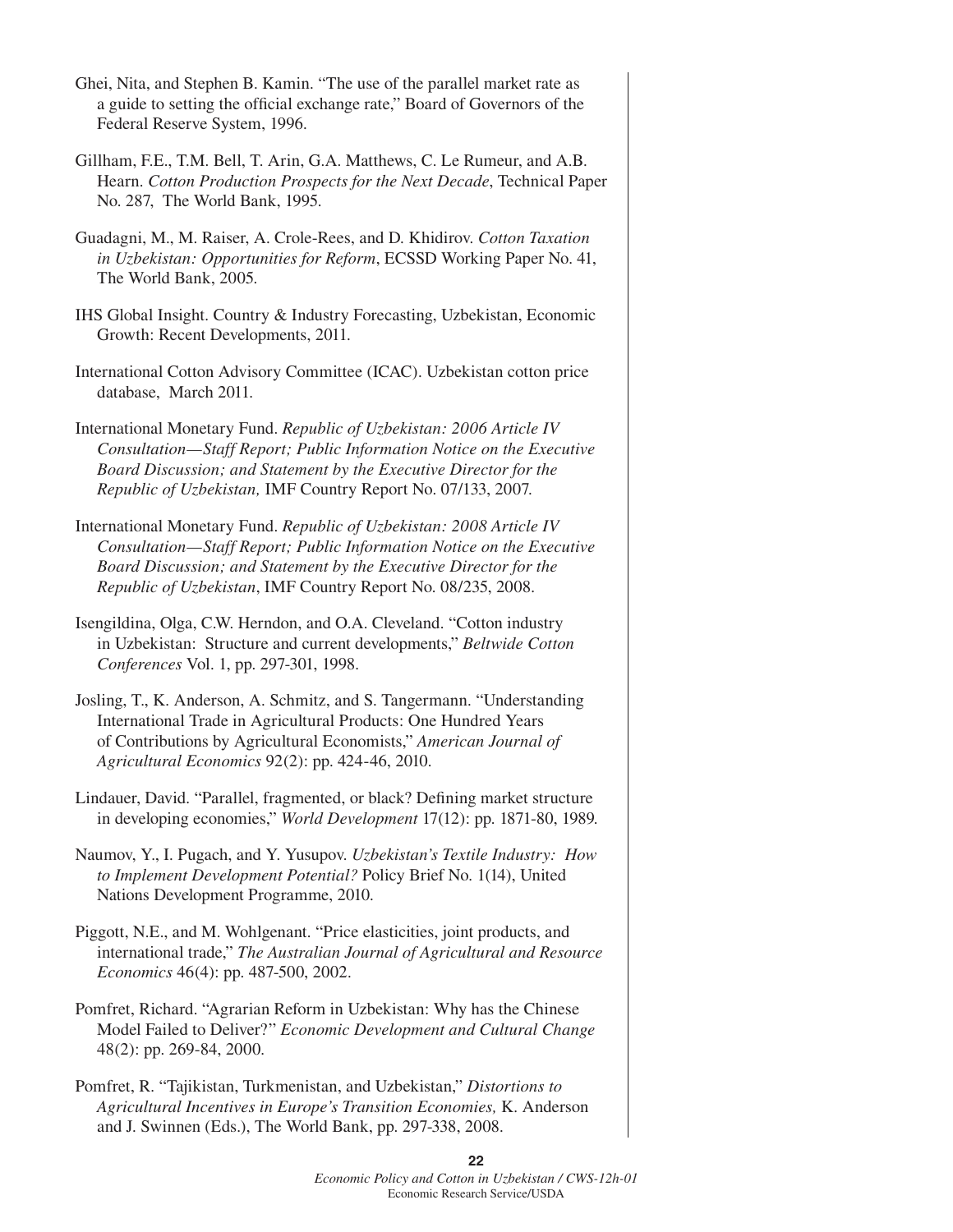- Rakhmatullaev, S., F. Huneau, P. Le Coustumer, M. Motelica-Heino, and M. Bakiev. "Facts and Perspectives of Water Reservoirs in Central Asia: A Special Focus on Uzbekistan," *Water* Vol. 2: pp. 307-20, 2010.
- Rosenberg, C., and M. De Zeeuw. "Welfare Effects of Uzbekistan's Foreign Exchange Regime," *IMF Staff Papers* 48(1): pp. 160-78, 2001.
- Rudenko, Inna. *Value Chains for Rural and Regional Development: The Case of Cotton, Wheat, Fruit and Vegetable Value Chains in the Lower Reaches of the Amu Darya River, Uzbekistan*, dissertation thesis, University of Hannover, 2008.
- Rudenko, I., J. Lamers, and U. Grote. "Can Uzbek Farmers get More for their Cotton?" *European Journal of Development Research* 21: pp. 283–96, 2009.
- Sadler, Marc. "Vertical Coordination in the Cotton Supply Chains in Central Asia," *The Dynamics of Vertical Coordination in Agrifood Chains in Eastern Europe and Central Asia*, Working Paper No. 42, Johan Swinnen (Ed.), The World Bank, pp. 73-114, 2006.
- Scientific Information Center, Interstate Coordination Water Commission of Central Asia. Database of the Amudarya river basin, 2012, http://www. cawater-info.net/amudarya/.
- Shtaltovna, A., A-K. Hornidge, and P.P. Mollinga. *The reinvention of Agricultural Service Organisations in Uzbekistan – a machine-tractor park in the Khorezm-region*, ZEF Working Paper Series 75, University of Bonn, Center for Development Research, 2011.
- State Committee of the Republic of Uzbekistan on statistics. Statistical Review of Uzbekistan, 2011, http://www.stat.uz/en/reports/177/.
- TCX Investment Management Company B.V. Personal communication, Jos Kramer, Vice President, 2012.
- United Nations Development Programme (UNDP). *How to Boost Exports in Uzbekistan: Policies and Institutions*, Policy Brief No. 4, 2006.
- United Nations Environmental Programme (UNEP). *Environment and Security in the Amu Darya Basin*, report prepared on behalf of the partner organizations of the Environment and Security Initiative, 2011.
- U.S. Department of Agriculture, Economic Research Service (USDA/ERS). Commodity Costs and Returns: Cotton 2010-11, 2012a, http://www.ers. usda.gov/data-products/commodity-costs-and-returns.aspx.
- U.S. Department of Agriculture, Economic Research Service. International Baseline Data: Cotton Supply and Use, 2012b, http://www.ers.usda.gov/ data-products/international-baseline-data.aspx.
- U.S. Department of Agriculture, Farm Service Agency (USDA/FSA). Personal communication, Tom Bickerton, Economist, January 2012.
- U.S. Department of Agriculture, Foreign Agricultural Service (USDA/FAS). *U.S. Team reports on Soviet cotton production and trade*, FAS-M-277, 1977.

*Economic Policy and Cotton in Uzbekistan / CWS-12h-01*  Economic Research Service/USDA

**23**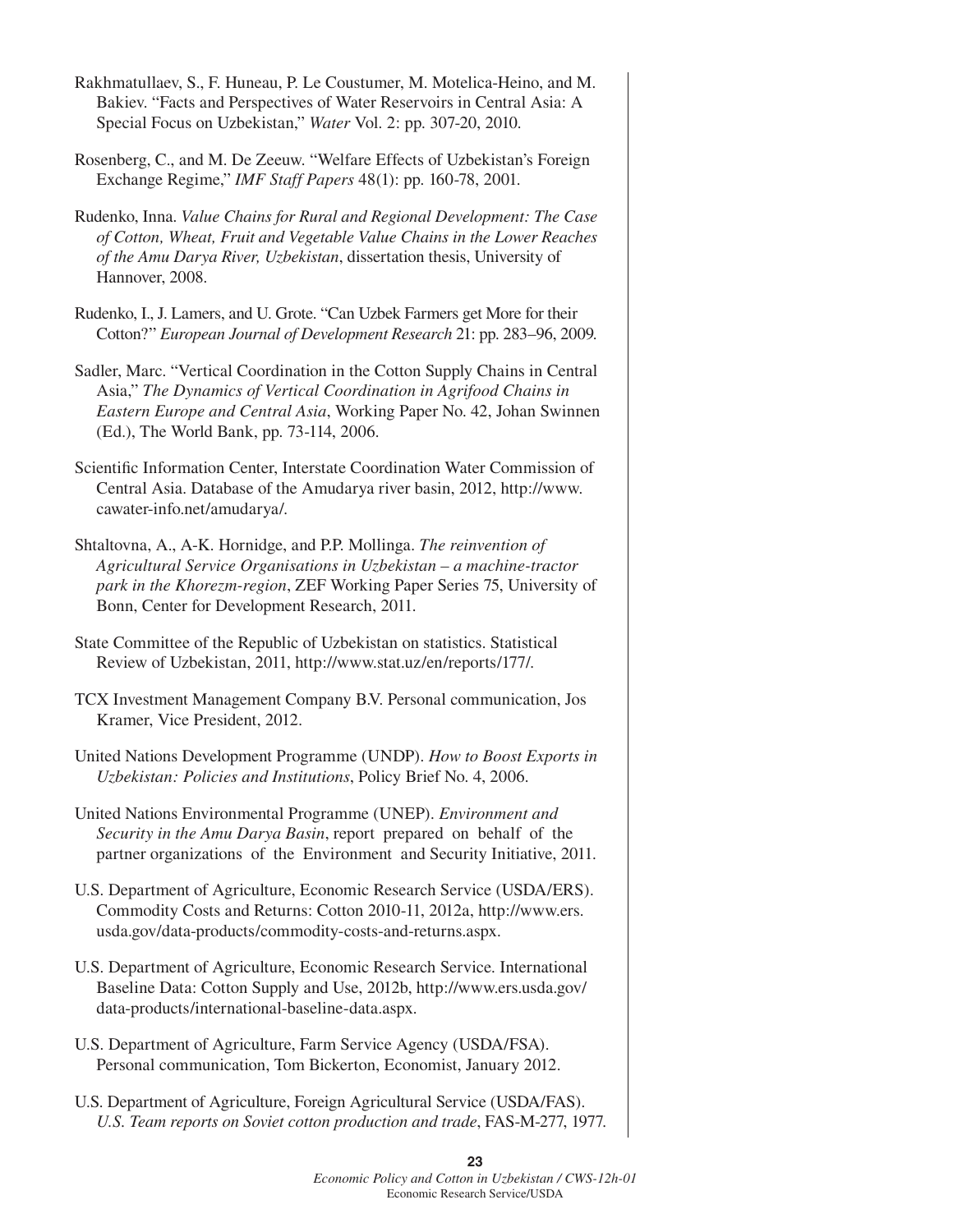- U.S. Department of Agriculture, Foreign Agricultural Service, Global Agricultural Information Network. "Uzbekistan, Republic of: Cotton and Products Update," GAIN Report Number UZ0012, 2000, http://www.fas. usda.gov/gainfiles/200010/50678605.pdf.
- U.S. Department of Agriculture, Foreign Agricultural Service, Global Agricultural Information Network. "Uzbekistan, Republic of: Cotton and Products Annual," GAIN Report Number UZ5004, 2005, http://www.fas. usda.gov/gainfiles/200504/146119488.pdf.
- U.S. Department of Agriculture, Foreign Agricultural Service, Global Agricultural Information Network. Uzbekistan Cotton and Products Updates, 1995-2011, 2011, http://gain.fas.usda.gov/Pages/Default.aspx.
- U.S. Department of Agriculture, Foreign Agricultural Service. Production, Supply and Distribution Online, 2012, http://www.fas.usda.gov/psdonline/.
- U.S. Department of Agriculture, National Agricultural Statistics Service (USDA/NASS). Quick Stats, 2011, http://www.nass.usda.gov/Data\_and\_ Statistics/Quick\_Stats/index.asp.
- Veldwisch, G. *Cotton, Rice & Water: The Transformation of Agrarian Relations, Irrigation Technology and Water Distribution in Khorezm, Uzbekistan*, Inaugural-Dissertation zur Erlangung der Doktorwürde der Philosophischen Fakultät der Rheinischen Friedrich-Wilhelms-Universität zu Bonn, 2008,
- Veldwisch, G.J.A., and M. Spoor. "Contesting rural resources: Emerging 'forms' of agrarian production in Uzbekistan," *Journal of Peasant Studies* 35(3): pp. 424–51, 2008.
- Verma, A. "Shipping Cotton to China: Cost and Influencing Factors," *Cotton: Review of the World Situation* 61(5): pp. 16-7, 2008.
- World Bank. *India Foodgrain Marketing Policies: Reforming to Meet Food Security Needs, Volume II: Annexes and Statistical Tables*, Report No. 18329- IN, Rural Development Sector Unit, South Asia Region, August 17, 1999.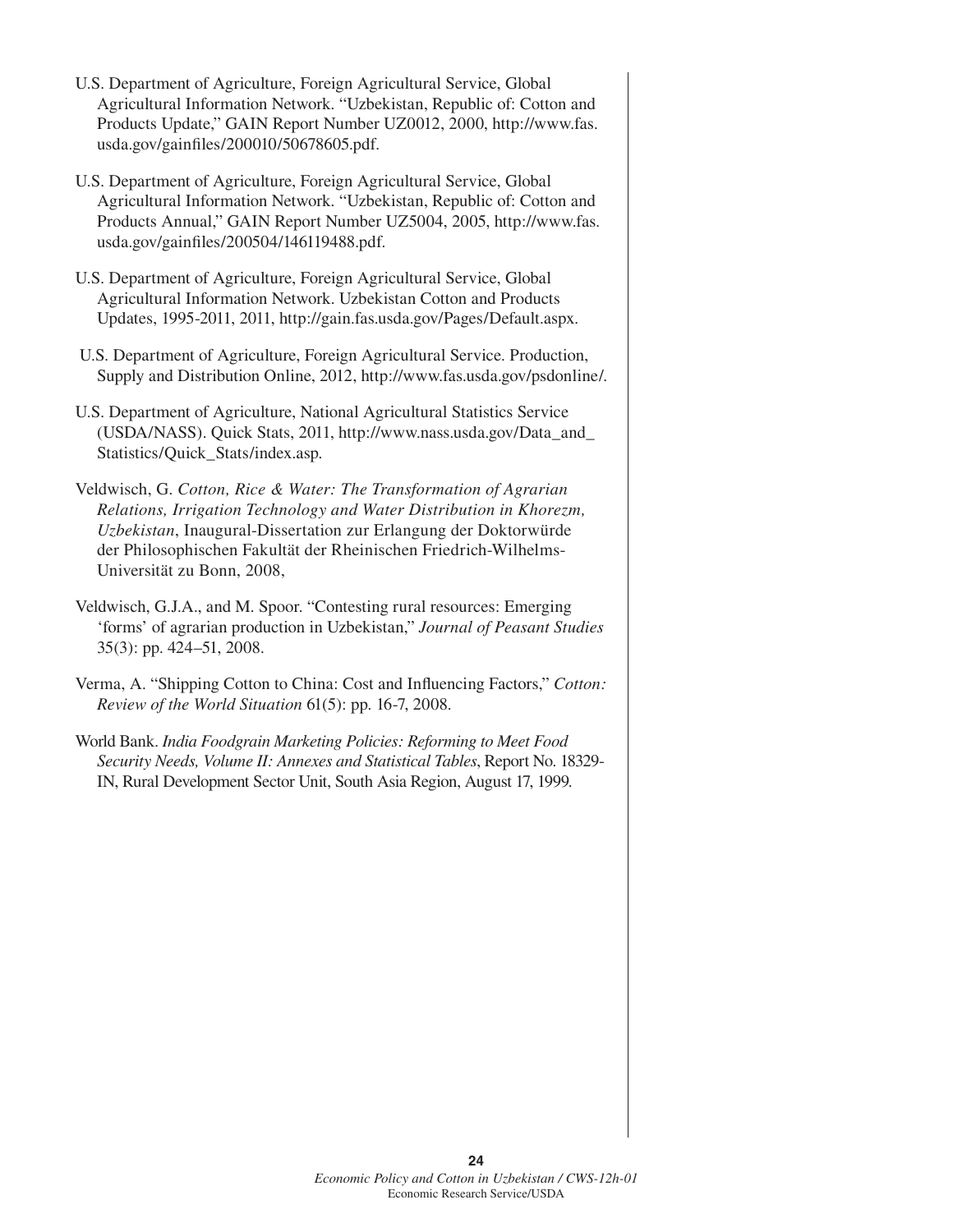#### **Appendix: Nominal Rate of Assistance (NRA)**

The discount from the export parity calculated here can be disaggregated into separate impacts resulting from the State procurement price policy  $(NRA<sub>SPP</sub>)$ and the exchange rate policy  $(NRA<sub>F</sub>)$  using tools found in the agricultural economics literature. Given that cotton exports are under a complete foreign exchange surrender requirement and that control of domestic and international trade means that domestic consumption of cotton fiber is based on world price (less a 15 percent discount, which essentially accounts for transportation according to Naumov, et al.), the approach used by Anderson et al. (2009) can be decomposed to illustrate the relative impact of the two policy instruments. The divergence of the State procurement price (SPP) from the world price can be analyzed as an export tax, and the divergence of official exchange rates  $(E<sub>O</sub>)$  from parallel rates  $(E<sub>P</sub>)$  can be treated as a separate additional tax. We define  $P_w^*$  as the A Index in U.S. currency terms ( $P_w$ ) multiplied by 0.75 (i.e., 1-0.25, to adjust to a farm-equivalent), then:

$$
NRA_{SPP} = \frac{E_P \times P_W^*(1-t_x) - E_P \times P_W^*}{E_P P_W^*}.
$$

and,

$$
t_x = 1 - \frac{\text{SPP}}{P_w^* \times E_o}.
$$

Following Anderson et al. (2009), when exchange rates are overvalued, the price of exportables is reduced by the fraction  $e_x$ . Since cotton is a "centralized" commodity with a 100 percent foreign exchange surrender requirement for exporters,

$$
e_x = \frac{E_o}{E_P}.
$$

Thus, the total border support nominal rate of assistance is,

$$
NRA = \frac{e_X \times E_P \times P_W^*(1 - t_x) - E_P \times P_W^*}{E_P P_W^*}, \text{ and,}
$$

$$
NRA_E = NRA - NRA_{SPP}.
$$

A complete accounting of assistance also would require data on subsidies. While subsidies for inputs have been significant in some accounting efforts, input market distortions call these measures into question. The cost of late payments and skewed cotton classing also factor into farmers' costs, offsetting some of a given year's input subsidies.

As noted previously, earlier studies with access to subsidy estimates from the same period found that taxes on cotton exceeded subsidies, resulting in a net taxation of cotton producers ranging from 20 to 50 percent. The appendix figure

<sup>1</sup>Note that the exchange rate in the parallel market,  $E_p$ , is not the longterm equilibrium rate. The macroeconomic policies associated with the overvaluation of the exchange rate directly and indirectly drive the parallel market rate below the long-term rate, but it is the equilibrium rate in the context of those policies (Ghei and Kamin, 1999).